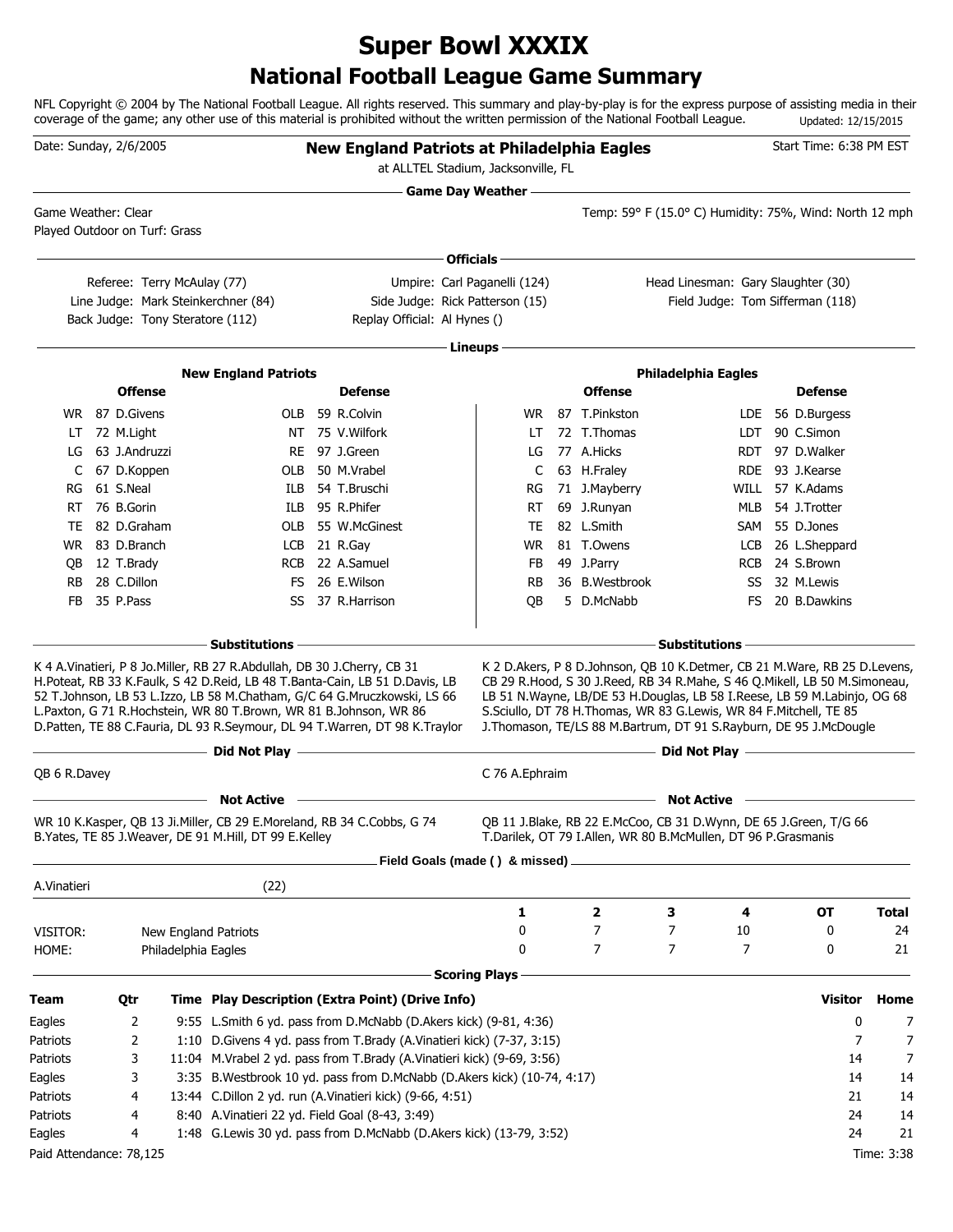# **Final Individual Statistics**

|                                               | <b>New England Patriots</b> |                |            |              |                   |             |                    |                     |    |                        |            | <b>Philadelphia Eagles</b> |            |             |                |             |             |
|-----------------------------------------------|-----------------------------|----------------|------------|--------------|-------------------|-------------|--------------------|---------------------|----|------------------------|------------|----------------------------|------------|-------------|----------------|-------------|-------------|
| <b>RUSHING</b>                                |                             |                | <b>ATT</b> | <b>YDS</b>   | <b>AVG</b>        | LG          | <b>TD</b>          | <b>RUSHING</b>      |    |                        |            |                            | <b>ATT</b> | <b>YDS</b>  | <b>AVG</b>     | LG          | <b>TD</b>   |
| C.Dillon                                      |                             |                | 18         | 75           | 4.2               | 25          | 1                  | <b>B.Westbrook</b>  |    |                        |            |                            | 15         | 44          | 2.9            | 22          | 0           |
| K.Faulk                                       |                             |                | 8          | 38           | 4.8               | 12          | 0                  | D.Levens            |    |                        |            |                            | 1          | 1           | 1.0            | 1           | 0           |
| P.Pass                                        |                             |                | 1          | 0            | 0.0               | 0           | 0                  | D.McNabb            |    |                        |            |                            | 1          | 0           | 0.0            | 0           | 0           |
| T.Brady                                       |                             |                | 1          | $-1$         | $-1.0$            | -1          | 0                  |                     |    |                        |            |                            |            |             |                |             |             |
| Total                                         |                             |                | 28         | 112          | 4.0               | 25          | 1                  | Total               |    |                        |            |                            | 17         | 45          | 2.6            | 22          | 0           |
| <b>PASSING</b>                                | ATT                         | <b>CMP</b>     | <b>YDS</b> | SK/YD TD     |                   | LG IN       | RT                 | <b>PASSING</b>      |    |                        | <b>ATT</b> | <b>CMP</b>                 | <b>YDS</b> | SK/YD TD    |                | LG<br>ΙN    | RT          |
| T.Brady                                       | 33                          | 23             | 236        | 2/17         | 2                 | 27          | $0$ 110.2          | D.McNabb            |    |                        | 51         | 30                         | 357        | 4/33        | 3              | 40<br>3     | 75.4        |
| Total                                         | 33                          | 23             | 236        | 2/17         | 2                 | 27          | $0$ 110.2          | Total               |    |                        | 51         | 30                         | 357        | 4/33        | 3              | 40<br>3     | 75.4        |
| <b>PASS RECEIVING</b>                         |                             | <b>TAR</b>     | <b>REC</b> | <b>YDS</b>   | <b>AVG</b>        | LG          | TD                 |                     |    | <b>PASS RECEIVING</b>  |            | <b>TAR</b>                 | <b>REC</b> | YDS         | <b>AVG</b>     | LG          | <b>TD</b>   |
| D.Branch                                      |                             | 12             | 11         | 133          | 12.1              | 27          | 0                  | T.Owens             |    |                        |            | 14                         | 9          | 122         | 13.6           | 36          | 0           |
| C.Dillon                                      |                             | $\overline{4}$ | 3          | 31           | 10.3              | 16          | 0                  | <b>B.Westbrook</b>  |    |                        |            | 11                         | 7          | 60          | 8.6            | 15          | 1           |
| D.Givens                                      |                             | 7              | 3          | 19           | 6.3               | 13          | 1                  | T.Pinkston          |    |                        |            | 7                          | 4          | 82          | 20.5           | 40          | 0           |
| K.Faulk                                       |                             | 2              | 2          | 27           | 13.5              | 14          | 0                  | G.Lewis             |    |                        |            | 5                          | 4          | 53          | 13.3           | 30          | 1           |
| T.Brown                                       |                             | 2              | 2          | 17           | 8.5               | 12          | 0                  | L.Smith             |    |                        |            | 8                          | 4          | 27          | 6.8            | 9           | 1           |
| D.Graham                                      |                             | 1              | 1          | 7            | 7.0               | 7           | 0                  | F.Mitchell          |    |                        |            | 4                          | 1          | 11          | 11.0           | 11          | 0           |
| M.Vrabel                                      |                             | 1              | 1          | 2            | 2.0               | 2           | 1                  | J.Parry             |    |                        |            | 1                          | 1          | 2           | 2.0            | 2           | 0           |
| D.Patten                                      |                             | 4              | 0          | 0            | 0.0               | 0           | 0                  | D.Levens            |    |                        |            | 1                          | 0          | $\mathbf 0$ | 0.0            | 0           | 0           |
| Total                                         |                             | 33             | 23         | 236          | 10.3              | 27          | 2                  | Total               |    |                        |            | 51                         | 30         | 357         | 11.9           | 40          | 3           |
| <b>INTERCEPTIONS</b>                          |                             |                | <b>NO</b>  | <b>YDS</b>   | <b>AVG</b>        | LG          | <b>TD</b>          |                     |    | <b>INTERCEPTIONS</b>   |            |                            | <b>NO</b>  | <b>YDS</b>  | <b>AVG</b>     | LG          | <b>TD</b>   |
| R.Harrison                                    |                             |                | 2          | 5            | 2.5               | 6           | 0                  |                     |    |                        |            |                            |            |             |                |             |             |
| T.Bruschi                                     |                             |                | 1          | 0            | 0.0               | 0           | 0                  |                     |    |                        |            |                            |            |             |                |             |             |
| Total                                         |                             |                | 3          | 5            | 1.7               | 6           | 0                  | Total               |    |                        |            |                            | 0          | 0           | 0              | 0           | 0           |
| <b>PUNTING</b>                                | <b>NO</b>                   | <b>YDS</b>     | <b>AVG</b> | <b>NET</b>   | TB                | <b>IN20</b> | LG                 | <b>PUNTING</b>      |    |                        | <b>NO</b>  | <b>YDS</b>                 | <b>AVG</b> | <b>NET</b>  | TВ             | <b>IN20</b> | LG          |
| Jo.Miller                                     | 7                           | 316            | 45.1       | 42.4         | 0                 | 3           | 50                 | D.Johnson           |    |                        | 5          | 214                        | 42.8       | 37.6        | 0              | 1           | 52          |
| Total                                         | 7                           | 316            | 45.1       | 42.4         | 0                 | 3           | 50                 | Total               |    |                        | 5          | 214                        | 42.8       | 37.6        | 0              | 1           | 52          |
| <b>PUNT RETURNS</b>                           |                             | <b>NO</b>      | <b>YDS</b> | <b>AVG</b>   | FC                | LG          | TD                 | <b>PUNT RETURNS</b> |    |                        |            | <b>NO</b>                  | <b>YDS</b> | <b>AVG</b>  | FC             | LG          | <b>TD</b>   |
| T.Brown                                       |                             | 3              | 12         | 4.0          | 1                 | 8           | 0                  | <b>B.Westbrook</b>  |    |                        |            | 3                          | 19         | 6.3         | 0              | 10          | $\mathbf 0$ |
| <b>B.Johnson</b>                              |                             | 1              | 14         | 14.0         | 0                 | 14          | 0                  | L.Sheppard          |    |                        |            | 0                          | 0          | 0.0         | 2              | 0           | 0           |
|                                               |                             |                |            |              |                   |             |                    | [DOWNED]            |    |                        |            | 1                          | 0          | 0.0         | 0              | 0           | 0           |
|                                               |                             |                |            |              |                   |             |                    |                     |    | [OUT OF BOUNDS]        |            | 1                          | 0          | 0.0         | 0              | 0           | 0           |
| Total                                         |                             | 4              | 26         | 6.5          | 1                 | 14          | 0                  | Total               |    |                        |            | 3                          | 19         | 6.3         | 2              | 10          | 0           |
| <b>KICKOFF RETURNS</b>                        |                             | <b>NO</b>      | <b>YDS</b> | <b>AVG</b>   | FC                | LG          | TD                 |                     |    | <b>KICKOFF RETURNS</b> |            | <b>NO</b>                  | <b>YDS</b> | <b>AVG</b>  | FC             | LG          | <b>TD</b>   |
| <b>B.Johnson</b>                              |                             | 2              | 44         | 22.0         | 0                 | 26          | 0                  | J.Reed              |    |                        |            | 4                          | 82         | 20.5        | 0              | 26          | $\mathbf 0$ |
| P.Pass                                        |                             | 1              | 17         | 17.0         | 0                 | 17          | 0                  | R.Hood              |    |                        |            | 1                          | 32         | 32.0        | 0              | 32          | 0           |
| Total                                         |                             | 3              | 61         | 20.3         | 0                 | 26          | 0                  | Total               |    |                        |            | 5                          | 114        | 22.8        | 0              | 32          | 0           |
| <b>New England Patriots</b><br><b>FUMBLES</b> |                             |                |            | <b>FUM</b>   | <b>LOST</b>       |             | <b>OWN-REC YDS</b> |                     | TD | <b>FORCED</b>          |            | <b>OPP-REC</b>             | <b>YDS</b> | <b>TD</b>   | <b>OUT-BDS</b> |             |             |
| T.Brady                                       |                             |                |            |              |                   |             | 0                  | 0                   | 0  |                        |            | 0                          | 0          | 0           |                |             |             |
| R.Gay                                         |                             |                |            | 1<br>0       | $\mathbf{1}$<br>0 |             | 0                  | 0                   | 0  | 0<br>1                 |            | 0                          | 0          | 0           |                | 0<br>0      |             |
| E.Wilson                                      |                             |                |            | 0            | 0                 |             | 0                  | 0                   | 0  | 0                      |            | 1                          | 0          | 0           |                | 0           |             |
| Total                                         |                             |                |            | $\mathbf{1}$ | 1                 |             | 0                  | 0                   | 0  | $\mathbf{1}$           |            | 1                          | 0          | 0           |                | 0           |             |
| <b>Philadelphia Eagles</b>                    |                             |                |            |              |                   |             |                    |                     |    |                        |            |                            |            |             |                |             |             |
| <b>FUMBLES</b>                                |                             |                |            | <b>FUM</b>   | <b>LOST</b>       |             | <b>OWN-REC YDS</b> |                     | TD | <b>FORCED</b>          |            | <b>OPP-REC</b>             | <b>YDS</b> | TD          | <b>OUT-BDS</b> |             |             |
| L.Smith                                       |                             |                |            | 1            | 1                 |             | 0                  | 0                   | 0  | 0                      |            | 0                          | 0          | 0           |                | 0           |             |
| <b>B.Westbrook</b>                            |                             |                |            | 1            | 0                 |             | 0                  | 0                   | 0  | 0                      |            | 0                          | 0          | 0           |                | 1           |             |
| <b>TEAM</b>                                   |                             |                |            | 0            | 0                 |             | 0                  | 0                   | 0  | 1                      |            | 0                          | 0          | 0           |                | 0           |             |
| D.Walker                                      |                             |                |            | 0            | 0                 |             | 0                  | 0                   | 0  | 0                      |            | 1                          | 0          | 0           |                | 0           |             |
| <b>Total</b>                                  |                             |                |            | 2            | 1                 |             | 0                  | 0                   | 0  | 1                      |            | 1                          | 0          | 0           |                | 1           |             |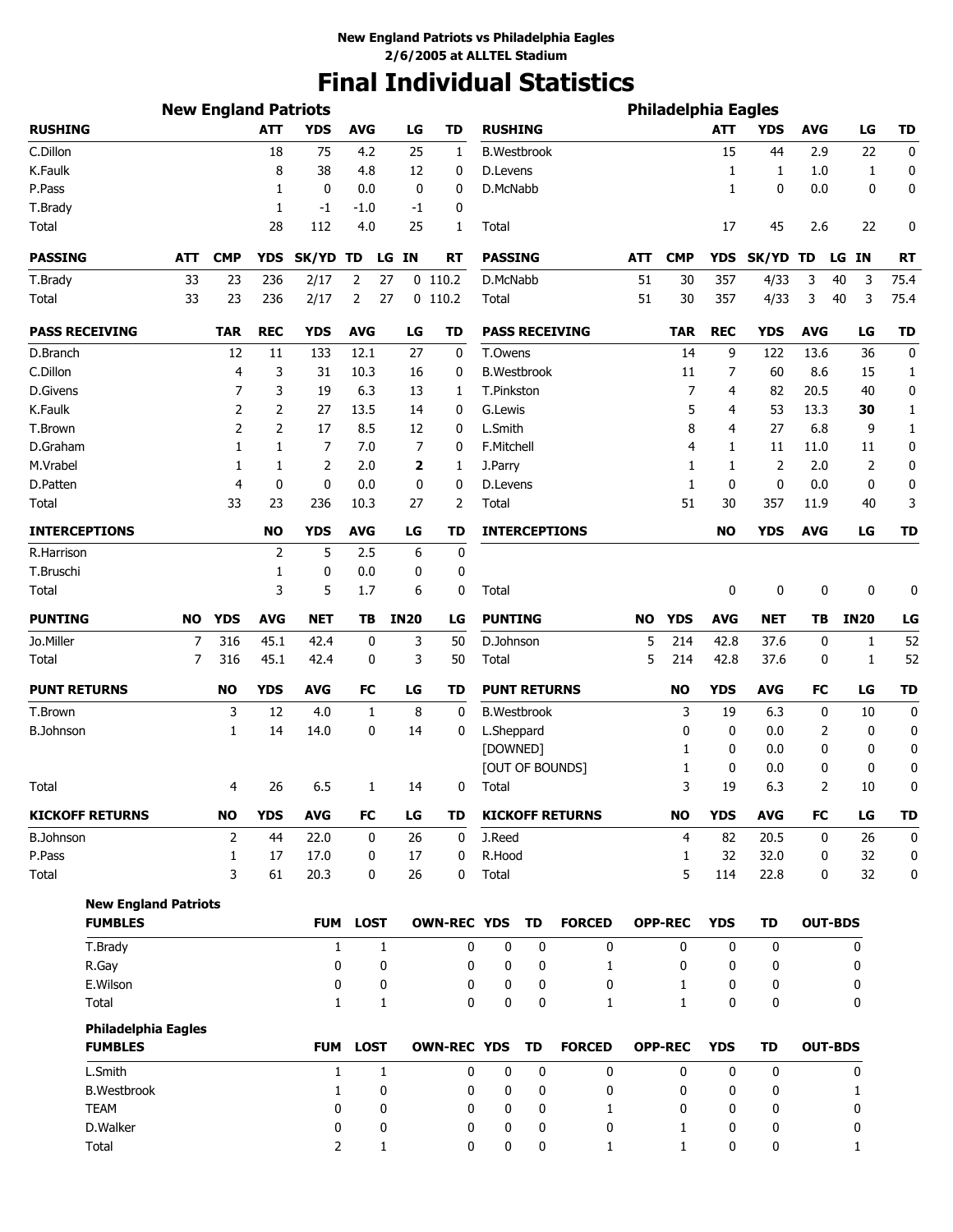# **Final Team Statistics**

| <b>TOTAL FIRST DOWNS</b><br>21<br>24<br>By Rushing<br>6<br>4<br>By Passing<br>14<br>18<br>By Penalty<br>2<br>1<br>THIRD DOWN EFFICIENCY<br>4-12-33%<br>9-16-56%<br><b>FOURTH DOWN EFFICIENCY</b><br>$0 - 0 - 0%$<br>$0 - 0 - 0%$<br><b>TOTAL NET YARDS</b><br>331<br>369<br>72<br>Total Offensive Plays (inc. times thrown passing)<br>63<br>5.3<br>5.1<br>Average gain per offensive play<br><b>NET YARDS RUSHING</b><br>45<br>112<br><b>Total Rushing Plays</b><br>28<br>17<br>2.6<br>4.0<br>Average gain per rushing play<br>Tackles for a loss-number and yards<br>$2 - 7$<br>4-12<br><b>NET YARDS PASSING</b><br>219<br>324<br>4-33<br>Times thrown - yards lost attempting to pass<br>$2 - 17$<br>236<br>357<br>Gross yards passing<br><b>PASS ATTEMPTS-COMPLETIONS-HAD INTERCEPTED</b><br>$33 - 23 - 0$<br>$51 - 30 - 3$<br>6.3<br>5.9<br>Avg gain per pass play (inc.# thrown passing)<br><b>KICKOFFS Number-In End Zone-Touchbacks</b><br>$5 - 0 - 0$<br>$4 - 0 - 0$<br>$7 - 45.1$<br><b>PUNTS Number and Average</b><br>$5 - 42.8$<br>Had Blocked<br>0<br>0<br><b>FGs - PATs Had Blocked</b><br>$0 - 0$<br>$0 - 0$<br>42.4<br>37.6<br><b>Net Punting Average</b><br>TOTAL RETURN YARDAGE (Not Including Kickoffs)<br>31<br>19<br>No. and Yards Punt Returns<br>$4 - 26$<br>$3 - 19$<br>No. and Yards Kickoff Returns<br>$3 - 61$<br>$5 - 114$<br>No. and Yards Interception Returns<br>$3-5$<br>$0 - 0$<br><b>PENALTIES Number and Yards</b><br>$7 - 47$<br>$3 - 35$<br><b>FUMBLES Number and Lost</b><br>$1 - 1$<br>$2 - 1$<br><b>TOUCHDOWNS</b><br>3<br>3<br>0<br>Rushing<br>1<br>3<br>2<br>Passing<br><b>EXTRA POINTS Made-Attempts</b><br>$3 - 3$<br>$3 - 3$<br>$3 - 3$<br>$3 - 3$<br>Kicking Made-Attempts<br><b>FIELD GOALS Made-Attempts</b><br>$1 - 1$<br>$0 - 0$<br><b>RED ZONE EFFICIENCY</b><br>3-5-60%<br>2-3-67%<br>3-5-60%<br><b>GOAL TO GO EFFICIENCY</b><br>2-3-67% | <b>Visitor</b>  | Home          |
|-----------------------------------------------------------------------------------------------------------------------------------------------------------------------------------------------------------------------------------------------------------------------------------------------------------------------------------------------------------------------------------------------------------------------------------------------------------------------------------------------------------------------------------------------------------------------------------------------------------------------------------------------------------------------------------------------------------------------------------------------------------------------------------------------------------------------------------------------------------------------------------------------------------------------------------------------------------------------------------------------------------------------------------------------------------------------------------------------------------------------------------------------------------------------------------------------------------------------------------------------------------------------------------------------------------------------------------------------------------------------------------------------------------------------------------------------------------------------------------------------------------------------------------------------------------------------------------------------------------------------------------------------------------------------------------------------------------------------------------------------------------------------------------------------------------------------------------------------------------------------------------------------|-----------------|---------------|
|                                                                                                                                                                                                                                                                                                                                                                                                                                                                                                                                                                                                                                                                                                                                                                                                                                                                                                                                                                                                                                                                                                                                                                                                                                                                                                                                                                                                                                                                                                                                                                                                                                                                                                                                                                                                                                                                                               | <b>Patriots</b> | <b>Eagles</b> |
|                                                                                                                                                                                                                                                                                                                                                                                                                                                                                                                                                                                                                                                                                                                                                                                                                                                                                                                                                                                                                                                                                                                                                                                                                                                                                                                                                                                                                                                                                                                                                                                                                                                                                                                                                                                                                                                                                               |                 |               |
|                                                                                                                                                                                                                                                                                                                                                                                                                                                                                                                                                                                                                                                                                                                                                                                                                                                                                                                                                                                                                                                                                                                                                                                                                                                                                                                                                                                                                                                                                                                                                                                                                                                                                                                                                                                                                                                                                               |                 |               |
|                                                                                                                                                                                                                                                                                                                                                                                                                                                                                                                                                                                                                                                                                                                                                                                                                                                                                                                                                                                                                                                                                                                                                                                                                                                                                                                                                                                                                                                                                                                                                                                                                                                                                                                                                                                                                                                                                               |                 |               |
|                                                                                                                                                                                                                                                                                                                                                                                                                                                                                                                                                                                                                                                                                                                                                                                                                                                                                                                                                                                                                                                                                                                                                                                                                                                                                                                                                                                                                                                                                                                                                                                                                                                                                                                                                                                                                                                                                               |                 |               |
|                                                                                                                                                                                                                                                                                                                                                                                                                                                                                                                                                                                                                                                                                                                                                                                                                                                                                                                                                                                                                                                                                                                                                                                                                                                                                                                                                                                                                                                                                                                                                                                                                                                                                                                                                                                                                                                                                               |                 |               |
|                                                                                                                                                                                                                                                                                                                                                                                                                                                                                                                                                                                                                                                                                                                                                                                                                                                                                                                                                                                                                                                                                                                                                                                                                                                                                                                                                                                                                                                                                                                                                                                                                                                                                                                                                                                                                                                                                               |                 |               |
|                                                                                                                                                                                                                                                                                                                                                                                                                                                                                                                                                                                                                                                                                                                                                                                                                                                                                                                                                                                                                                                                                                                                                                                                                                                                                                                                                                                                                                                                                                                                                                                                                                                                                                                                                                                                                                                                                               |                 |               |
|                                                                                                                                                                                                                                                                                                                                                                                                                                                                                                                                                                                                                                                                                                                                                                                                                                                                                                                                                                                                                                                                                                                                                                                                                                                                                                                                                                                                                                                                                                                                                                                                                                                                                                                                                                                                                                                                                               |                 |               |
|                                                                                                                                                                                                                                                                                                                                                                                                                                                                                                                                                                                                                                                                                                                                                                                                                                                                                                                                                                                                                                                                                                                                                                                                                                                                                                                                                                                                                                                                                                                                                                                                                                                                                                                                                                                                                                                                                               |                 |               |
|                                                                                                                                                                                                                                                                                                                                                                                                                                                                                                                                                                                                                                                                                                                                                                                                                                                                                                                                                                                                                                                                                                                                                                                                                                                                                                                                                                                                                                                                                                                                                                                                                                                                                                                                                                                                                                                                                               |                 |               |
|                                                                                                                                                                                                                                                                                                                                                                                                                                                                                                                                                                                                                                                                                                                                                                                                                                                                                                                                                                                                                                                                                                                                                                                                                                                                                                                                                                                                                                                                                                                                                                                                                                                                                                                                                                                                                                                                                               |                 |               |
|                                                                                                                                                                                                                                                                                                                                                                                                                                                                                                                                                                                                                                                                                                                                                                                                                                                                                                                                                                                                                                                                                                                                                                                                                                                                                                                                                                                                                                                                                                                                                                                                                                                                                                                                                                                                                                                                                               |                 |               |
|                                                                                                                                                                                                                                                                                                                                                                                                                                                                                                                                                                                                                                                                                                                                                                                                                                                                                                                                                                                                                                                                                                                                                                                                                                                                                                                                                                                                                                                                                                                                                                                                                                                                                                                                                                                                                                                                                               |                 |               |
|                                                                                                                                                                                                                                                                                                                                                                                                                                                                                                                                                                                                                                                                                                                                                                                                                                                                                                                                                                                                                                                                                                                                                                                                                                                                                                                                                                                                                                                                                                                                                                                                                                                                                                                                                                                                                                                                                               |                 |               |
|                                                                                                                                                                                                                                                                                                                                                                                                                                                                                                                                                                                                                                                                                                                                                                                                                                                                                                                                                                                                                                                                                                                                                                                                                                                                                                                                                                                                                                                                                                                                                                                                                                                                                                                                                                                                                                                                                               |                 |               |
|                                                                                                                                                                                                                                                                                                                                                                                                                                                                                                                                                                                                                                                                                                                                                                                                                                                                                                                                                                                                                                                                                                                                                                                                                                                                                                                                                                                                                                                                                                                                                                                                                                                                                                                                                                                                                                                                                               |                 |               |
|                                                                                                                                                                                                                                                                                                                                                                                                                                                                                                                                                                                                                                                                                                                                                                                                                                                                                                                                                                                                                                                                                                                                                                                                                                                                                                                                                                                                                                                                                                                                                                                                                                                                                                                                                                                                                                                                                               |                 |               |
|                                                                                                                                                                                                                                                                                                                                                                                                                                                                                                                                                                                                                                                                                                                                                                                                                                                                                                                                                                                                                                                                                                                                                                                                                                                                                                                                                                                                                                                                                                                                                                                                                                                                                                                                                                                                                                                                                               |                 |               |
|                                                                                                                                                                                                                                                                                                                                                                                                                                                                                                                                                                                                                                                                                                                                                                                                                                                                                                                                                                                                                                                                                                                                                                                                                                                                                                                                                                                                                                                                                                                                                                                                                                                                                                                                                                                                                                                                                               |                 |               |
|                                                                                                                                                                                                                                                                                                                                                                                                                                                                                                                                                                                                                                                                                                                                                                                                                                                                                                                                                                                                                                                                                                                                                                                                                                                                                                                                                                                                                                                                                                                                                                                                                                                                                                                                                                                                                                                                                               |                 |               |
|                                                                                                                                                                                                                                                                                                                                                                                                                                                                                                                                                                                                                                                                                                                                                                                                                                                                                                                                                                                                                                                                                                                                                                                                                                                                                                                                                                                                                                                                                                                                                                                                                                                                                                                                                                                                                                                                                               |                 |               |
|                                                                                                                                                                                                                                                                                                                                                                                                                                                                                                                                                                                                                                                                                                                                                                                                                                                                                                                                                                                                                                                                                                                                                                                                                                                                                                                                                                                                                                                                                                                                                                                                                                                                                                                                                                                                                                                                                               |                 |               |
|                                                                                                                                                                                                                                                                                                                                                                                                                                                                                                                                                                                                                                                                                                                                                                                                                                                                                                                                                                                                                                                                                                                                                                                                                                                                                                                                                                                                                                                                                                                                                                                                                                                                                                                                                                                                                                                                                               |                 |               |
|                                                                                                                                                                                                                                                                                                                                                                                                                                                                                                                                                                                                                                                                                                                                                                                                                                                                                                                                                                                                                                                                                                                                                                                                                                                                                                                                                                                                                                                                                                                                                                                                                                                                                                                                                                                                                                                                                               |                 |               |
|                                                                                                                                                                                                                                                                                                                                                                                                                                                                                                                                                                                                                                                                                                                                                                                                                                                                                                                                                                                                                                                                                                                                                                                                                                                                                                                                                                                                                                                                                                                                                                                                                                                                                                                                                                                                                                                                                               |                 |               |
|                                                                                                                                                                                                                                                                                                                                                                                                                                                                                                                                                                                                                                                                                                                                                                                                                                                                                                                                                                                                                                                                                                                                                                                                                                                                                                                                                                                                                                                                                                                                                                                                                                                                                                                                                                                                                                                                                               |                 |               |
|                                                                                                                                                                                                                                                                                                                                                                                                                                                                                                                                                                                                                                                                                                                                                                                                                                                                                                                                                                                                                                                                                                                                                                                                                                                                                                                                                                                                                                                                                                                                                                                                                                                                                                                                                                                                                                                                                               |                 |               |
|                                                                                                                                                                                                                                                                                                                                                                                                                                                                                                                                                                                                                                                                                                                                                                                                                                                                                                                                                                                                                                                                                                                                                                                                                                                                                                                                                                                                                                                                                                                                                                                                                                                                                                                                                                                                                                                                                               |                 |               |
|                                                                                                                                                                                                                                                                                                                                                                                                                                                                                                                                                                                                                                                                                                                                                                                                                                                                                                                                                                                                                                                                                                                                                                                                                                                                                                                                                                                                                                                                                                                                                                                                                                                                                                                                                                                                                                                                                               |                 |               |
|                                                                                                                                                                                                                                                                                                                                                                                                                                                                                                                                                                                                                                                                                                                                                                                                                                                                                                                                                                                                                                                                                                                                                                                                                                                                                                                                                                                                                                                                                                                                                                                                                                                                                                                                                                                                                                                                                               |                 |               |
|                                                                                                                                                                                                                                                                                                                                                                                                                                                                                                                                                                                                                                                                                                                                                                                                                                                                                                                                                                                                                                                                                                                                                                                                                                                                                                                                                                                                                                                                                                                                                                                                                                                                                                                                                                                                                                                                                               |                 |               |
|                                                                                                                                                                                                                                                                                                                                                                                                                                                                                                                                                                                                                                                                                                                                                                                                                                                                                                                                                                                                                                                                                                                                                                                                                                                                                                                                                                                                                                                                                                                                                                                                                                                                                                                                                                                                                                                                                               |                 |               |
|                                                                                                                                                                                                                                                                                                                                                                                                                                                                                                                                                                                                                                                                                                                                                                                                                                                                                                                                                                                                                                                                                                                                                                                                                                                                                                                                                                                                                                                                                                                                                                                                                                                                                                                                                                                                                                                                                               |                 |               |
|                                                                                                                                                                                                                                                                                                                                                                                                                                                                                                                                                                                                                                                                                                                                                                                                                                                                                                                                                                                                                                                                                                                                                                                                                                                                                                                                                                                                                                                                                                                                                                                                                                                                                                                                                                                                                                                                                               |                 |               |
|                                                                                                                                                                                                                                                                                                                                                                                                                                                                                                                                                                                                                                                                                                                                                                                                                                                                                                                                                                                                                                                                                                                                                                                                                                                                                                                                                                                                                                                                                                                                                                                                                                                                                                                                                                                                                                                                                               |                 |               |
|                                                                                                                                                                                                                                                                                                                                                                                                                                                                                                                                                                                                                                                                                                                                                                                                                                                                                                                                                                                                                                                                                                                                                                                                                                                                                                                                                                                                                                                                                                                                                                                                                                                                                                                                                                                                                                                                                               |                 |               |
|                                                                                                                                                                                                                                                                                                                                                                                                                                                                                                                                                                                                                                                                                                                                                                                                                                                                                                                                                                                                                                                                                                                                                                                                                                                                                                                                                                                                                                                                                                                                                                                                                                                                                                                                                                                                                                                                                               |                 |               |
| <b>SAFETIES</b><br>0<br>0                                                                                                                                                                                                                                                                                                                                                                                                                                                                                                                                                                                                                                                                                                                                                                                                                                                                                                                                                                                                                                                                                                                                                                                                                                                                                                                                                                                                                                                                                                                                                                                                                                                                                                                                                                                                                                                                     |                 |               |
| 24<br><b>FINAL SCORE</b><br>21                                                                                                                                                                                                                                                                                                                                                                                                                                                                                                                                                                                                                                                                                                                                                                                                                                                                                                                                                                                                                                                                                                                                                                                                                                                                                                                                                                                                                                                                                                                                                                                                                                                                                                                                                                                                                                                                |                 |               |
| TIME OF POSSESSION<br>31:37<br>28:23                                                                                                                                                                                                                                                                                                                                                                                                                                                                                                                                                                                                                                                                                                                                                                                                                                                                                                                                                                                                                                                                                                                                                                                                                                                                                                                                                                                                                                                                                                                                                                                                                                                                                                                                                                                                                                                          |                 |               |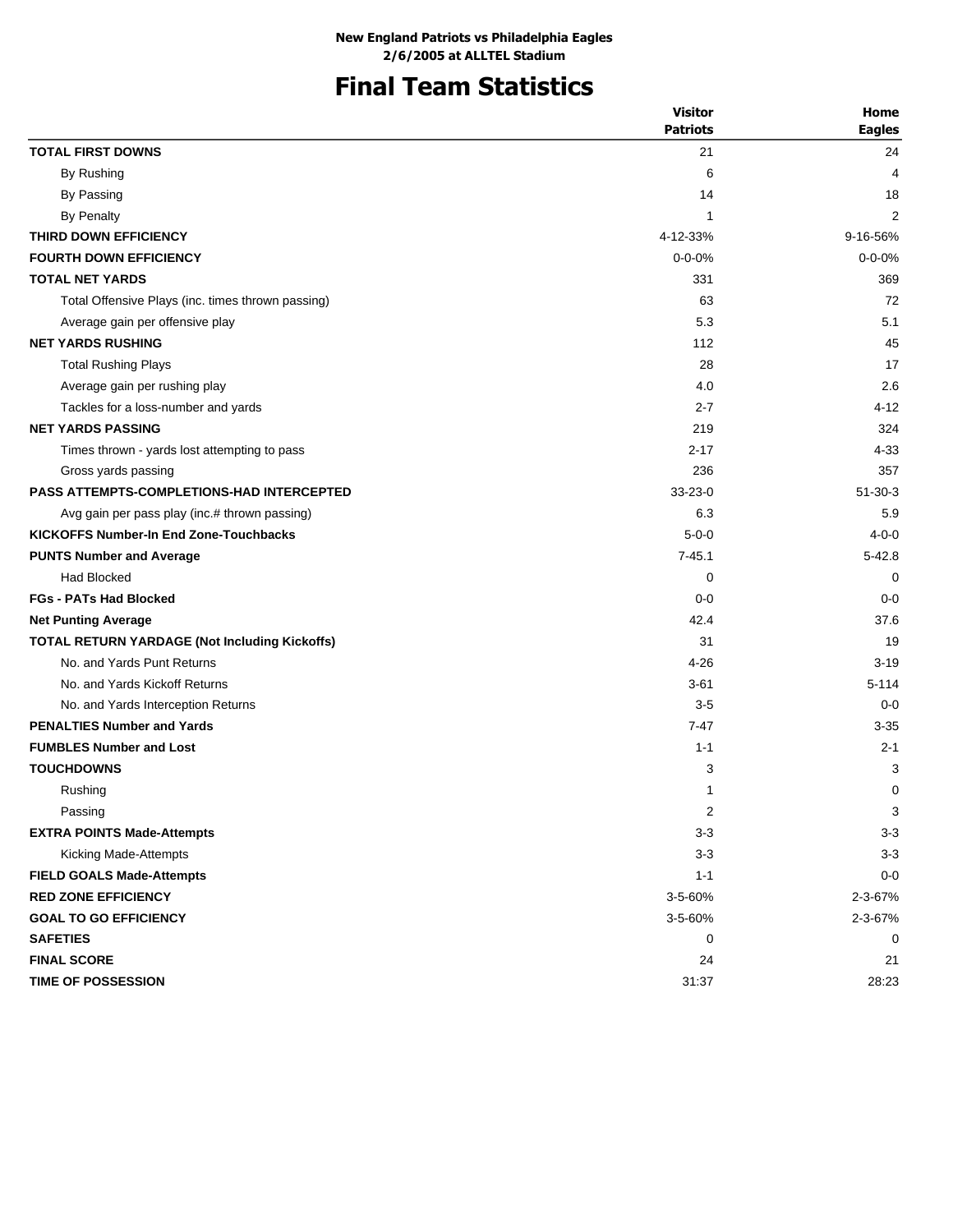# **Ball Possession And Drive Chart**

### **New England Patriots**

-----------------------------

| #  | Time<br>Recd | Time<br>Lost | <b>Time How Ball</b><br><b>Poss Obtained</b> | <b>Drive</b><br><b>Began</b> | #<br><b>Play</b> | Yds<br>Gain | Yds<br>Pen   | Net<br>Yds | 1st<br>Down  | Last<br><b>Scrm</b> | <b>How Given</b><br>Up |
|----|--------------|--------------|----------------------------------------------|------------------------------|------------------|-------------|--------------|------------|--------------|---------------------|------------------------|
|    | 13:56        | 11:31        | 2:25 Punt                                    | <b>NE 28</b>                 | 4                | 22          | -5           | 17         |              | NE 45               | Punt                   |
| 2  | 9:55         | 7:31         | 2:24 Punt                                    | <b>NE 32</b>                 | 3                | 13          | $-5$         | 8          | $\mathbf{0}$ | <b>NE 40</b>        | Punt                   |
| 3  | 3:06         | 1:35         | 1:31 Interception                            | NE <sub>3</sub>              | 3                | 7           | $\mathbf{0}$ | 7          | 0            | <b>NE 10</b>        | Punt                   |
| 4  | 0:42         | 14:31        | 1:11 Fumble                                  | <b>NE 38</b>                 | 3                | -5          | 0            | -5         | 0            | NE 33               | Punt                   |
| 5  | 9:55         | 5:28         | 4:27 Kickoff                                 | <b>NE 13</b>                 | 8                | 74          | 0            | 74         | 5            | $*$ PHI 4           | Fumble                 |
| 6  | 4:25         | 1:10         | 3:15 Punt                                    | <b>PHI 37</b>                |                  | 37          | $\mathbf{0}$ | 37         | 3            | $*$ PHI 4           | Touchdown              |
| 7  | 15:00        | 11:04        | 3:56 Kickoff                                 | <b>NE 31</b>                 | 9                | 69          | $\Omega$     | 69         | 4            | $*$ PHI 2           | Touchdown              |
| 8  | 8:49         | 7:52         | 0:57 Punt                                    | NE 8                         | 3                | 6           | 0            | 6          | 0            | <b>NE 14</b>        | Punt                   |
| 9  | 3:35         | 13:44        | 4:51 Kickoff                                 | NE 34                        | 9                | 71          | -5           | 66         | 5            | $*$ PHI 2           | Touchdown              |
| 10 | 12:29        | 8:40         | 3:49 Punt                                    | <b>PHI 47</b>                | 8                | 28          | 15           | 43         | 3            | $*$ PHI 4           | <b>Field Goal</b>      |
| 11 | 7:20         | 5:40         | 1:40 Interception                            | NE 24                        | 3                | 5           | 0            | 5          | 0            | <b>NE 29</b>        | Punt                   |
| 12 | 1:48         | 0:46         | 1:02 Kickoff                                 | PHI 41                       | 3                | 5           | 0            | 5          | $\mathbf{0}$ | PHI 36              | Punt                   |
| 13 | 0:09         | 0:00         | 0:09 Interception                            | <b>PHI 22</b>                |                  | $-1$        | 0            | $-1$       | $\mathbf{0}$ | <b>PHI 22</b>       | End of Game            |

(464) Average NE 36

|    | Philadelphia Eagles |              |                                              |                              |                  |             |              |                |             |                  |                        |
|----|---------------------|--------------|----------------------------------------------|------------------------------|------------------|-------------|--------------|----------------|-------------|------------------|------------------------|
| #  | Time<br>Recd        | Time<br>Lost | <b>Time How Ball</b><br><b>Poss Obtained</b> | <b>Drive</b><br><b>Began</b> | #<br><b>Play</b> | Yds<br>Gain | Yds<br>Pen   | Net<br>Yds     | 1st<br>Down | Last<br>Scrm     | <b>How Given</b><br>Up |
|    | 15:00               | 13:56        | 1:04 Kickoff                                 | <b>PHI 39</b>                | 3                | $-3$        | 0            | $-3$           | 0           | <b>PHI 36</b>    | Punt                   |
|    | 11:31               | 9:55         | 1:36 Punt                                    | PHI <sub>7</sub>             | 3                | 9           | 0            | 9              | 0           | <b>PHI 16</b>    | Punt                   |
| 3  | 7:31                | 3:06         | 4:25 Punt                                    | <b>PHI 26</b>                | 10               | 41          | 14           | 55             | 5           | * NE 19          | Interception           |
| 4  | 1:35                | 0:42         | 0:53 Punt                                    | <b>NE 45</b>                 | 3                |             | $\mathbf{0}$ | $\overline{7}$ | 0           | <b>NE 46</b>     | Fumble                 |
| 5  | 14:31               | 9:55         | 4:36 Punt                                    | <b>PHI 19</b>                | 9                | 81          | 0            | 81             | 4           | $*$ NE 6         | Touchdown              |
| 6  | 5:28                | 4:25         | 1:03 Fumble                                  | <b>PHI 13</b>                | 3                | $-1$        | 0            | $-1$           | 0           | <b>PHI 12</b>    | Punt                   |
| 7  | 1:10                | 0:00         | 1:10 Kickoff                                 | <b>PHI 19</b>                | 5                | 44          | 0            | 44             | 2           | <b>PHI 41</b>    | End of Half            |
| 8  | 11:04               | 8:49         | 2:15 Kickoff                                 | <b>PHI 35</b>                | 4                | 5           | 0            | 5              |             | <b>PHI 40</b>    | Punt                   |
| 9  | 7:52                | 3:35         | 4:17 Punt                                    | <b>PHI 26</b>                | 10               | 74          | 0            | 74             | 6           | * NE 10          | Touchdown              |
| 10 | 13:44               | 12:29        | 1:15 Kickoff                                 | <b>PHI 22</b>                | 3                | -6          | 0            | -6             | 0           | <b>PHI 16</b>    | Punt                   |
| 11 | 8:40                | 7:20         | 1:20 Kickoff                                 | <b>PHI 26</b>                | 3                | 38          | 0            | 38             | 1           | <b>NE 36</b>     | Interception           |
| 12 | 5:40                | 1:48         | 3:52 Punt                                    | <b>PHI 21</b>                | 13               | 79          | 0            | 79             | 5           | <b>NE 30</b>     | Touchdown              |
| 13 | 0:46                | 0:09         | 0:37 Punt                                    | PHI <sub>4</sub>             | 3                | 1           | 0            | 1              | 0           | PHI <sub>5</sub> | Interception           |

(312) Average PHI 24

**\* inside opponent's 20**

|                | <b>Time of Possession by Quarter</b>   | 1st                 | 2nd  | 3rd  | 4th                  | OТ | Total |
|----------------|----------------------------------------|---------------------|------|------|----------------------|----|-------|
| <b>Visitor</b> | New England Patriots                   | 7:02                | 8:11 | 8:28 | 7:56                 |    | 31:37 |
| Home           | Philadelphia Eagles                    | 7:58                | 6:49 | 6:32 | 7:04                 |    | 28:23 |
|                | <b>Kickoff Drive No.-Start Average</b> | Patriots: 3 - NE 26 |      |      | Eagles: $5 - PHI$ 28 |    |       |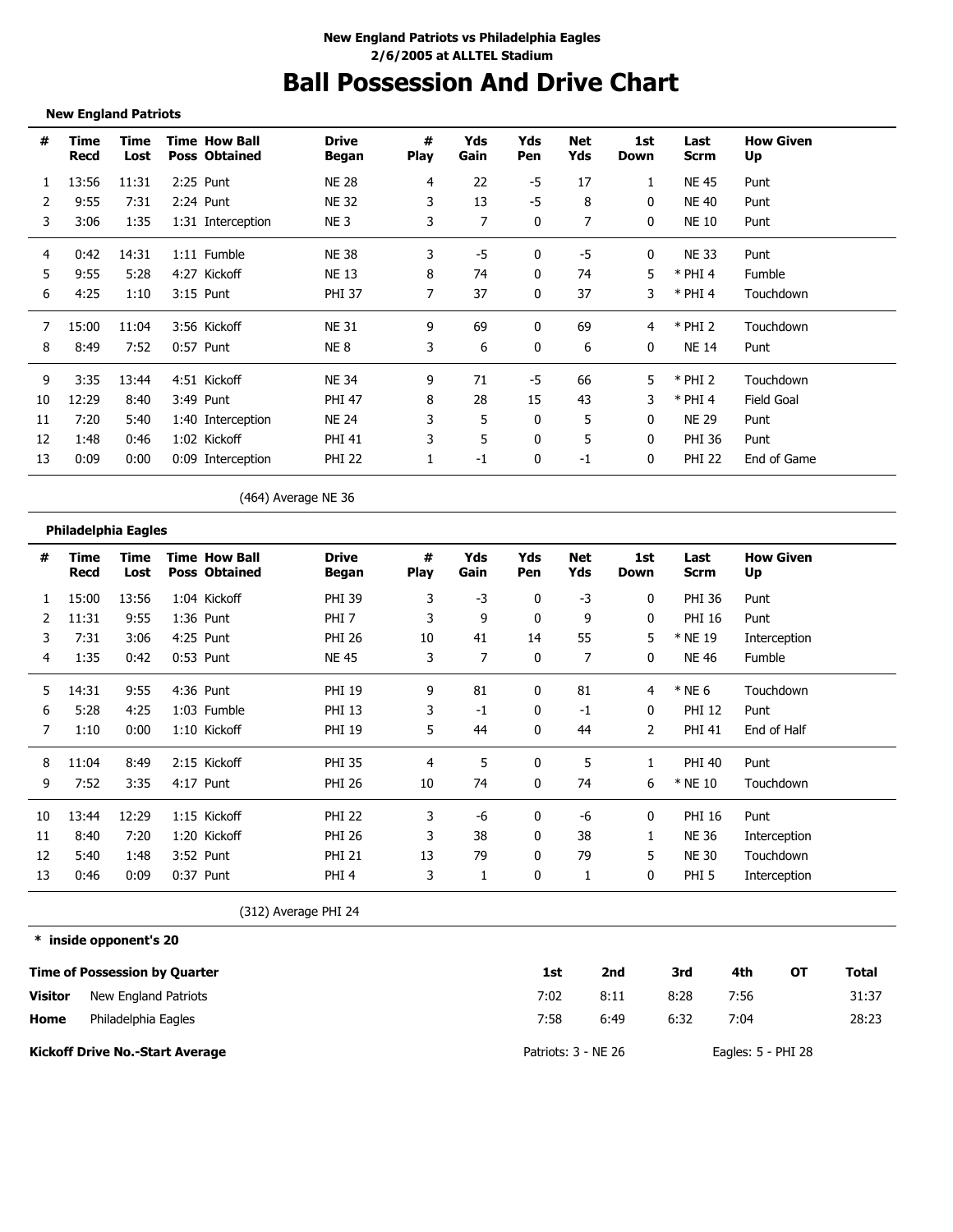# **Final Defensive Statistics**

| <b>New England Patriots</b> |               |              |                |              | <b>Regular Defensive Plays</b> |            |             |           |           |              |           |            | <b>Special Teams</b> |    |           |           |            | <b>Misc</b> |           |           |
|-----------------------------|---------------|--------------|----------------|--------------|--------------------------------|------------|-------------|-----------|-----------|--------------|-----------|------------|----------------------|----|-----------|-----------|------------|-------------|-----------|-----------|
|                             | <b>TKL</b>    | <b>AST</b>   | <b>COMB</b>    | <b>SK</b>    | / YDS                          | <b>TFL</b> | $\mathbf o$ | <b>IN</b> | <b>PD</b> | FF           | <b>FR</b> | <b>TKL</b> | <b>AST</b>           | FF | <b>FR</b> | <b>BL</b> | <b>TKL</b> | <b>AST</b>  | <b>FF</b> | <b>FR</b> |
| R.Gay                       | 11            | 0            | 11             | 0            | 0                              | 0          |             | 0         |           |              | 0         | 0          | 0                    | 0  | 0         | 0         | 0          | 0           | 0         | 0         |
| R.Harrison                  |               | 0            | 7              |              | 1                              |            |             | 2         | 2         | $\mathbf{0}$ | 0         | 0          | 0                    | 0  | 0         | 0         | 0          | 0           | 0         | 0         |
| T.Bruschi                   | 6             |              | 7              | 1            | 10                             |            |             |           |           | 0            | 0         | 0          | 0                    | 0  | 0         | 0         | 0          | 0           | 0         | 0         |
| A.Samuel                    | 4             | 0            | 4              | 0            | 0                              | 0          | 0           | 0         | 0         | 0            | 0         | 0          | 0                    | 0  | 0         | 0         | 0          | 0           | 0         | 0         |
| M.Vrabel                    | $\mathcal{P}$ | 2            | 4              | 1            | 16                             | 1          |             | 0         | 0         | 0            | 0         | 0          | 0                    | 0  | 0         | 0         | 0          | 0           | 0         | 0         |
| R.Phifer                    | 3             | 0            | 3              | 0            | 0                              | 0          | 0           | 0         | 0         | 0            | 0         | 0          | 0                    | 0  | 0         | 0         | 0          | 0           | 0         | 0         |
| T.Johnson                   |               |              | 3              | 0            | 0                              | 0          | 0           | 0         | 0         | 0            | 0         | 0          | 0                    | 0  | 0         | 0         | 0          | 0           | 0         | 0         |
| R.Seymour                   | 2             | 0            | 2              | 1            | 6                              | 2          | 1           | 0         | 2         | 0            | 0         | 0          | 0                    | 0  | 0         | 0         | 0          | 0           | 0         | 0         |
| D.Reid                      | 2             | 0            | $\overline{2}$ | 0            | 0                              | 0          | 0           | 0         | 0         | 0            | 0         | 1          | 0                    | 0  | 0         | 0         | 0          | 0           | 0         | 0         |
| W.McGinest                  |               | 0            | 2              | 0            | 0                              | 2          | 0           | 0         | 0         | 0            | 0         | 0          | 0                    | 0  | 0         | 0         | 0          | 0           | 0         | 0         |
| E.Wilson                    |               | 0            | 1              | 0            | 0                              | 0          | 0           | 0         | 0         | 0            |           | 2          | 0                    | 0  | 0         | 0         | 0          | 0           | 0         | 0         |
| K.Traylor                   |               | 0            | 1              | 0            | 0                              | 0          | 0           | 0         | 0         | 0            | 0         | 0          | 0                    | 0  | 0         | 0         | 0          | 0           | 0         | 0         |
| H.Poteat                    |               | 0            | $\mathbf{1}$   | 0            | 0                              | 0          | 0           | 0         | 0         | 0            | 0         | 0          | 0                    | 0  | 0         | 0         | 0          | 0           | 0         | 0         |
| R.Colvin                    |               | 0            |                | 0            | 0                              |            | 0           | 0         | 0         | 0            | 0         | 0          | 0                    | 0  | 0         | 0         | 0          | 0           | 0         | 0         |
| T.Warren                    |               | 0            | 1              | 0            | 0                              | 0          | 0           | 0         | 0         | 0            | 0         | 0          | 0                    | 0  | 0         | 0         | 0          | 0           | 0         | 0         |
| M.Chatham                   | 0             | 0            | 0              | 0            | 0                              | 0          | 0           | 0         | 0         | 0            | 0         | 2          | 0                    | 0  | 0         | 0         | 0          | 0           | 0         | 0         |
| L.Izzo                      | 0             | $\mathbf{0}$ | 0              | $\mathbf{0}$ | 0                              | 0          | 0           | 0         | 0         | 0            | 0         | 1          | 0                    | 0  | 0         | 0         | 0          | 0           | 0         | 0         |
| R.Abdullah                  | 0             | 0            | 0              | 0            | 0                              | 0          | 0           | 0         | 0         | 0            | 0         |            | 0                    | 0  | 0         | 0         | 0          | 0           | 0         | 0         |
| P.Pass                      |               | 0            | 0              | 0            | 0                              | 0          |             | 0         | 0         | 0            | 0         | 0          | 1                    | 0  | 0         | 0         | 0          | 0           | 0         | 0         |
| <b>TEAM</b>                 | 0             | 0            | 0              | 0            | 0                              | 0          | 0           | 0         | 0         | 0            | 0         | 0          | 0                    | 0  | 0         | 0         | 1          | 0           | 0         | 0         |
| <b>Total</b>                | 46            | 4            | 50             | 4            | 33                             | 8          | 4           | 3         | 6         | 1            | 1         | 7          | 1                    | 0  | 0         | 0         | 1          | 0           | 0         | 0         |

### **TKL = Tackle AST = Assist COMB = Combined QH=QB Hit IN = Interception PD = Pass Defense FF = Forced Fumble FR = Fumble Recovery**

| <b>Philadelphia Eagles</b> |                |              |                |              | <b>Regular Defensive Plays</b> |            |              |              |             |    |              |              | <b>Special Teams</b> |           |           |           |            | <b>Misc</b> |    |             |
|----------------------------|----------------|--------------|----------------|--------------|--------------------------------|------------|--------------|--------------|-------------|----|--------------|--------------|----------------------|-----------|-----------|-----------|------------|-------------|----|-------------|
|                            | <b>TKL</b>     | <b>AST</b>   | <b>COMB</b>    | <b>SK</b>    | <b>YDS</b>                     | <b>TFL</b> | <b>OH</b>    | IN           | <b>PD</b>   | FF | <b>FR</b>    | <b>TKL</b>   | <b>AST</b>           | <b>FF</b> | <b>FR</b> | <b>BL</b> | <b>TKL</b> | <b>AST</b>  | FF | <b>FR</b>   |
| M.Lewis                    | 5              |              | 6              | 0            | 0                              | 0          | 0            | 0            | 2           | 0  | 0            | 0            | 0                    | 0         | 0         | 0         | 0          | 0           | 0  | 0           |
| <b>B.Dawkins</b>           |                |              | 5              | 0            | 0                              | 0          | 0            | 0            | 0           | 0  | 0            | 0            | 0                    | 0         | 0         | 0         | 0          | 0           | O  | 0           |
| K.Adams                    | 4              | 1            | 5              | 0            | 0                              | 0          | 0            | 0            | 0           | 0  | 0            | 0            | 0                    | 0         | 0         | 0         | 0          | 0           | 0  | 0           |
| M.Ware                     | 4              | 0            | 4              | 0            | 0                              | 0          | 0            | 0            | 1           | 0  | 0            | 0            | 0                    | 0         | 0         | 0         | 0          | 0           | 0  | 0           |
| J.Trotter                  | 4              | 0            | $\overline{4}$ | 0            | 0                              | 1          | 0            | $\mathbf{0}$ | 0           | 0  | $\mathbf{0}$ | $\mathbf 0$  | 0                    | 0         | 0         | 0         | 0          | 0           | 0  | 0           |
| D.Burgess                  | 3              | 1            | 4              | 1            | 8                              | 1          | 1            | 0            | 0           | 0  | 0            | 0            | 0                    | 0         | 0         | 0         | 0          | 0           | 0  | 0           |
| S.Brown                    | 3              | 1            | 4              | 0            | 0                              | 0          | 0            | 0            | 0           | 0  | 0            | 0            | 0                    | 0         | 0         | 0         | 0          | 0           | 0  | 0           |
| D.Walker                   | 2              | 1            | 3              | 0            | 0                              | 1          | 0            | 0            | 0           | 0  | 1            | $\mathbf 0$  | 0                    | 0         | 0         | 0         | 0          | 0           | 0  | 0           |
| L.Sheppard                 | $\overline{2}$ | 1            | 3              | 0            | 0                              | 0          | $\mathbf{0}$ | 0            | 0           | 0  | 0            | $\mathbf 0$  | 0                    | 0         | 0         | 0         | 0          | 0           | 0  | $\mathbf 0$ |
| H.Thomas                   |                | 2            | 3              | 0            | 0                              | 0          | 0            | 0            | 0           | 0  | 0            | 0            | 0                    | 0         | 0         | 0         | 0          | 0           | 0  | 0           |
| R.Hood                     | 2              | 0            | 2              | 0            | 0                              | 0          | 0            | 0            | 0           | 0  | 0            | 1            | 0                    | 0         | 0         | 0         | 0          | 0           | 0  | 0           |
| D.Jones                    | 2              | 0            | 2              | 0            | 0                              | 0          | 0            | 0            | 0           | 0  | 0            | 0            | 0                    | 0         | 0         | 0         | 0          | 0           | 0  | 0           |
| I.Reese                    | $\overline{2}$ | $\mathbf{0}$ | $\overline{2}$ | 0            | $\mathbf 0$                    | 0          | $\mathbf{0}$ | 0            | $\mathbf 0$ | 0  | 0            | $\mathbf{0}$ | 0                    | 0         | 0         | 0         | 0          | 0           | 0  | $\mathbf 0$ |
| S.Rayburn                  | 2              | 0            | 2              | 0            | 0                              | 0          | 0            | 0            | 0           | 0  | 0            | 0            | 0                    | 0         | 0         | 0         | 0          | 0           | 0  | 0           |
| M.Simoneau                 | 2              | 0            | 2              | 0            | 0                              | 0          | 0            | 0            | 0           | 0  | 0            | 0            | 0                    | 0         | 0         | 0         | 0          | 0           | 0  | 0           |
| J.Kearse                   | 1              | 1            | 2              | 0            | 0                              | 0          | 0            | 0            | 0           | 0  | 0            | 0            | 0                    | 0         | 0         | 0         | 0          | 0           | 0  | 0           |
| <b>TEAM</b>                |                | 0            | $\mathbf{1}$   | $\mathbf{1}$ | 9                              | 0          | $\bf{0}$     | 0            | 0           | 1  | 0            | $\mathbf 0$  | 0                    | 0         | 0         | 0         | 0          | 0           | 0  | $\mathbf 0$ |
| C.Simon                    |                | 0            | 1              | 0            | 0                              | 0          | 0            | 0            | 0           | 0  | 0            | 0            | 0                    | 0         | 0         | 0         | 0          | 0           | 0  | 0           |
| M.Labinjo                  | 0              | 0            | 0              | 0            | 0                              | 0          | 0            | 0            | 0           | 0  | 0            | 2            | 0                    | 0         | 0         | 0         | 0          | 0           | 0  | 0           |
| G.Lewis                    | 0              | 0            | 0              | 0            | 0                              | 0          | 0            | 0            | 0           | 0  | 0            | 2            | 0                    | 0         | 0         | 0         | 0          | 0           | 0  | 0           |
| Q.Mikell                   | 0              | 0            | $\mathbf 0$    | 0            | $\mathbf 0$                    | 0          | $\mathbf 0$  | 0            | 0           | 0  | 0            | $\mathbf{1}$ | 0                    | 0         | 0         | 0         | 0          | 0           | 0  | $\mathbf 0$ |
| J.Reed                     | 0              | 0            | 0              | 0            | 0                              | 0          | 0            | 0            | 0           | 0  | 0            | 1            | 0                    | 0         | 0         | 0         | 0          | 0           | 0  | 0           |
| J.Thomason                 | n              | 0            | 0              | 0            | 0                              | 0          | 0            | 0            | 0           | 0  | 0            | 0            | 0                    | 0         | 0         | 0         |            | 0           | 0  | 0           |
| J.Mayberry                 | 0              | 0            | 0              | 0            | 0                              | 0          | 0            | 0            | 0           | 0  | 0            | 0            | 0                    | 0         | 0         | 0         | 1          | 0           | 0  | 0           |
| T.Owens                    | 0              | 0            | $\mathbf 0$    | 0            | 0                              | 0          | $\mathbf 0$  | 0            | 0           | 0  | 0            | $\mathbf 0$  | 0                    | 0         | 0         | 0         | 1          | 0           | 0  | $\mathbf 0$ |
| F.Mitchell                 | 0              | 0            | 0              | 0            | 0                              | 0          | 0            | 0            | 0           | 0  | 0            | 0            | 0                    | 0         | 0         | 0         |            | 0           | 0  | 0           |
| <b>Total</b>               | 45             | 10           | 55             | 2            | 17                             | 3          |              | O            | 3           | 1  | 1            | 7            | 0                    | U         | 0         | 0         |            | n           |    | ſ           |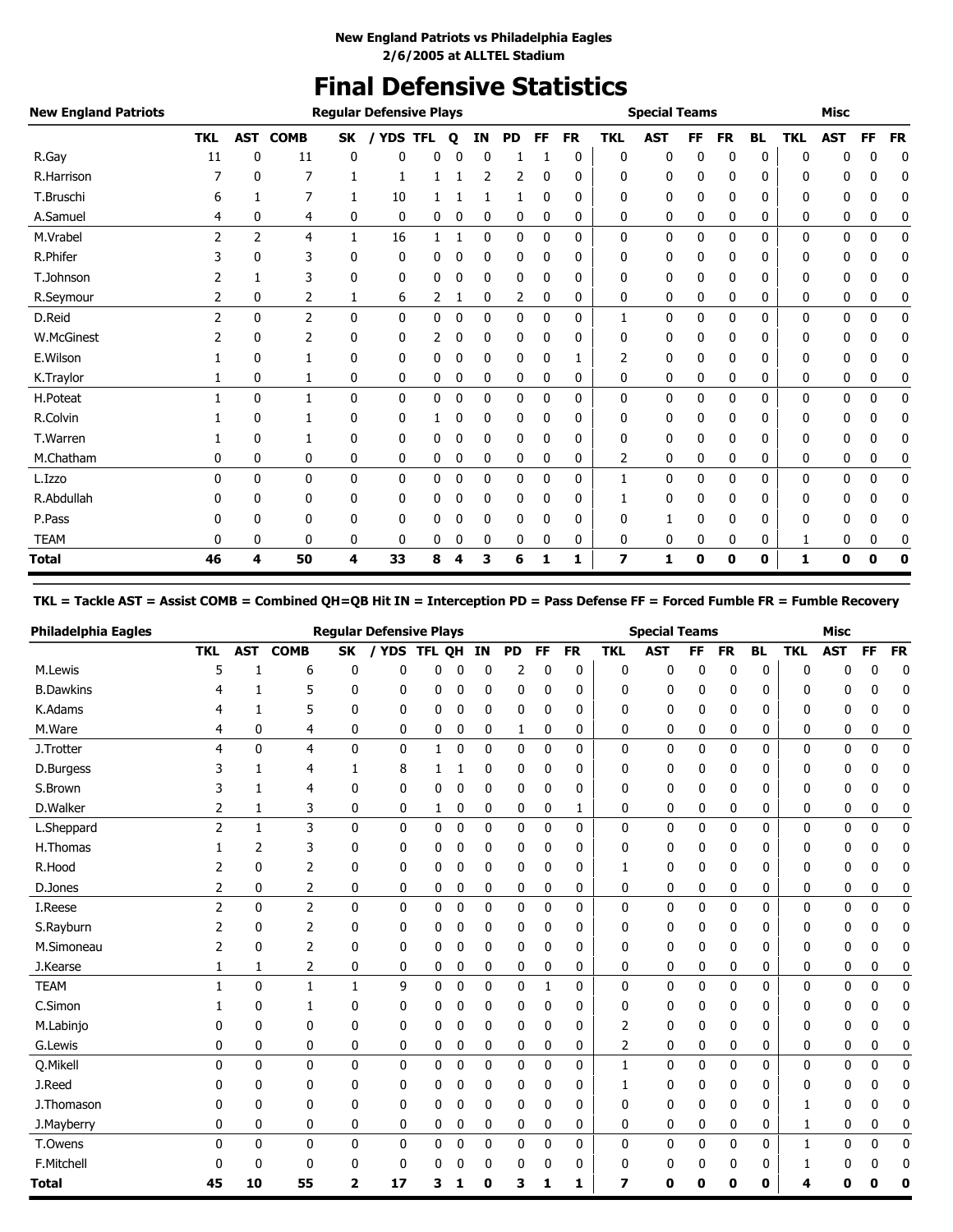# **New England Patriots vs Philadelphia Eagles**

**2/6/2005 at ALLTEL Stadium**

# **First Half Summary**

|                                            |     | PERIOD SCORES               |                 |                                                                          |                                |       |           |          |    |                       |    |           | TIME OF POSSESSION |            |                            |            |                         |                     |                |               |                |
|--------------------------------------------|-----|-----------------------------|-----------------|--------------------------------------------------------------------------|--------------------------------|-------|-----------|----------|----|-----------------------|----|-----------|--------------------|------------|----------------------------|------------|-------------------------|---------------------|----------------|---------------|----------------|
| Patriots                                   |     |                             | $0 \t7 = 7$     |                                                                          |                                |       |           | Patriots |    |                       |    |           | 15:13              |            |                            |            |                         |                     |                |               |                |
| Eagles                                     |     |                             | $0 \ 7 = 7$     |                                                                          |                                |       |           | Eagles   |    |                       |    |           | 14:47              |            |                            |            |                         |                     |                |               |                |
|                                            |     |                             |                 |                                                                          |                                |       |           |          |    | <b>Scoring Plays</b>  |    |           |                    |            |                            |            |                         |                     |                |               |                |
| Team<br>Qtr                                |     |                             |                 | Time Play Description (Extra Point) (Drive Info)                         |                                |       |           |          |    |                       |    |           |                    |            |                            |            |                         |                     | <b>Visitor</b> |               | Home           |
| 2<br>Eagles                                |     |                             |                 | 9:55 L.Smith 6 yd. pass from D.McNabb (D.Akers kick) (9-81, 4:36)        |                                |       |           |          |    |                       |    |           |                    |            |                            |            |                         |                     | 0              |               | 7              |
| 2<br>Patriots                              |     |                             |                 | 1:10 D. Givens 4 yd. pass from T. Brady (A. Vinatieri kick) (7-37, 3:15) |                                |       |           |          |    |                       |    |           |                    |            |                            |            |                         |                     | $\overline{7}$ |               | $\overline{7}$ |
|                                            |     |                             |                 |                                                                          |                                |       |           |          |    |                       |    |           |                    |            | New England Patriots       |            |                         | Philadelphia Eagles |                |               |                |
| <b>TOTAL FIRST DOWNS</b>                   |     |                             |                 |                                                                          |                                |       |           |          |    |                       |    |           |                    |            |                            | 9          |                         |                     |                |               | 11             |
| First Downs Rushing-Passing-by Penalty     |     |                             |                 |                                                                          |                                |       |           |          |    |                       |    |           |                    |            | $2 - 7 - 0$                |            |                         |                     |                | $2 - 7 - 2$   |                |
| <b>THIRD DOWN EFFICIENCY</b>               |     |                             |                 |                                                                          |                                |       |           |          |    |                       |    |           |                    |            | 1-5-20%                    |            |                         |                     |                | 5-9-56%       |                |
| <b>TOTAL NET YARDS</b>                     |     |                             |                 |                                                                          |                                |       |           |          |    |                       |    |           |                    |            | 148                        |            |                         |                     |                |               | 178            |
| <b>Total Offensive Plays</b>               |     |                             |                 |                                                                          |                                |       |           |          |    |                       |    |           |                    |            |                            | 28         |                         |                     |                |               | 36             |
| <b>NET YARDS RUSHING</b>                   |     |                             |                 |                                                                          |                                |       |           |          |    |                       |    |           |                    |            |                            | 58         |                         |                     |                |               | 37             |
| <b>NET YARDS PASSING</b>                   |     |                             |                 |                                                                          |                                |       |           |          |    |                       |    |           |                    |            |                            | 90         |                         |                     |                |               | 141            |
| Gross Yards Passing                        |     |                             |                 |                                                                          |                                |       |           |          |    |                       |    |           |                    |            | 107                        |            |                         |                     |                |               | 168            |
| Times thrown-yards lost attempting to pass |     |                             |                 |                                                                          |                                |       |           |          |    |                       |    |           |                    |            | $2 - 17$                   |            |                         |                     |                | $3-27$        |                |
| Pass Attempts-Completions-Had Intercepted  |     |                             |                 |                                                                          |                                |       |           |          |    |                       |    |           |                    |            | $17 - 13 - 0$              |            |                         |                     | $22 - 12 - 1$  |               |                |
| <b>Punts-Number and Average</b>            |     |                             |                 |                                                                          |                                |       |           |          |    |                       |    |           |                    |            | 4 - 46                     |            |                         |                     |                | $3 - 41.7$    |                |
| <b>Penalties-Number and Yards</b>          |     |                             |                 |                                                                          |                                |       |           |          |    |                       |    |           |                    |            | $5 - 34$                   |            |                         |                     |                | $1 - 10$      |                |
| <b>Fumbles-Number and Lost</b>             |     |                             |                 |                                                                          |                                |       |           |          |    |                       |    |           |                    |            | $1 - 1$                    |            |                         |                     |                | $1 - 1$       |                |
| <b>Red Zone Efficiency</b>                 |     |                             |                 |                                                                          |                                |       |           |          |    |                       |    |           |                    |            | 1-2-50%                    |            |                         |                     |                | 1-2-50%       |                |
| <b>Average Drive Start</b>                 |     |                             |                 |                                                                          |                                |       |           |          |    |                       |    |           |                    |            | <b>NE 30</b>               |            |                         |                     |                | <b>PHI 25</b> |                |
|                                            |     | <b>New England Patriots</b> |                 |                                                                          |                                |       |           |          |    |                       |    |           |                    |            | <b>Philadelphia Eagles</b> |            |                         |                     |                |               |                |
| <b>RUSHING</b>                             |     |                             | ATT             | <b>YDS</b>                                                               | <b>AVG</b>                     |       | LG        | TD       |    | <b>RUSHING</b>        |    |           |                    |            |                            | ATT        | <b>YDS</b>              | <b>AVG</b>          |                | LG            | TD             |
| C.Dillon                                   |     |                             | 6               | 45                                                                       | 7.5                            |       | 25        | 0        |    | <b>B.Westbrook</b>    |    |           |                    |            |                            | 10         | 36                      | 3.6                 |                | 22            | 0              |
| K.Faulk                                    |     |                             | 3               | 13                                                                       | 4.3                            |       | 8         | 0        |    | D.Levens              |    |           |                    |            |                            | 1          | 1                       | 1.0                 |                | 1             | 0              |
| Total                                      |     |                             | 9               | 58                                                                       | 6.4                            |       | 25        | 0        |    | Total                 |    |           |                    |            |                            | 11         | 37                      | 3.4                 |                | 22            | 0              |
| <b>PASSING</b>                             | ATT | <b>CMP</b>                  | <b>YDS</b>      | <b>SK/YD</b>                                                             | TD                             | LG IN |           | RT       |    | <b>PASSING</b>        |    |           |                    | ATT        | <b>CMP</b>                 | <b>YDS</b> | <b>SK/YD</b>            | TD                  | LG IN          |               | RT             |
| T.Brady                                    | 17  | 13                          | 107             | 2/17                                                                     | 1                              | 16    | $0$ 111.6 |          |    | D.McNabb              |    |           |                    | 22         | 12                         | 168        | 3/27                    | 1                   | 40             | 1             | 75.6           |
| Total                                      | 17  | 13                          | 107             | 2/17                                                                     | 1                              | 16    | $0$ 111.6 |          |    | Total                 |    |           |                    | 22         | 12                         | 168        | 3/27                    | $\mathbf{1}$        | 40             | 1             | 75.6           |
|                                            |     |                             |                 |                                                                          |                                |       |           |          |    |                       |    |           |                    |            |                            |            |                         |                     |                |               |                |
| <b>PASS RECEIVING</b>                      |     | <b>TAR</b>                  | <b>REC</b>      | <b>YDS</b>                                                               | <b>AVG</b>                     |       | LG        | TD       |    | <b>PASS RECEIVING</b> |    |           |                    |            | <b>TAR</b>                 | <b>REC</b> | <b>YDS</b>              | <b>AVG</b>          |                | LG            | TD             |
| D.Branch                                   |     | 5                           | 5               | 38                                                                       | 7.6                            |       | 16        | 0        |    | T.Pinkston            |    |           |                    |            | 6                          | 4          | 82                      | 20.5                |                | 40            | 0              |
| C.Dillon                                   |     | 4                           | 3               | 31                                                                       | 10.3                           |       | 16        | 0        |    | T.Owens               |    |           |                    |            | 4                          | 3          | 46                      | 15.3                |                | 30            | 0              |
| D.Givens                                   |     | 5                           | 3               | 19                                                                       | 6.3                            |       | 13        | 1        |    | L.Smith               |    |           |                    |            | 5                          | 3          | 23                      | 7.7                 |                | 9             | 1              |
| T.Brown                                    |     | 1                           | 1               | 12                                                                       | 12.0                           |       | 12        | 0        |    | <b>B.Westbrook</b>    |    |           |                    |            | 5                          | 2          | 17                      | 8.5                 |                | 14            | 0              |
| D.Graham                                   |     | 1                           | 1               | 7                                                                        | 7.0                            |       | 7         | 0        |    | F.Mitchell            |    |           |                    |            | 2                          | 0          | 0                       | 0.0                 |                | 0             | 0              |
| D.Patten                                   |     | 1                           | 0               | 0                                                                        | 0.0                            |       | 0         | 0        |    |                       |    |           |                    |            |                            |            |                         |                     |                |               |                |
| Total                                      |     | 17                          | 13              | 107                                                                      | 8.2                            |       | 16        | 1        |    | Total                 |    |           |                    |            | 22                         | 12         | 168                     | 14.0                |                | 40            |                |
| <b>New England Patriots</b>                |     |                             |                 |                                                                          | <b>Regular Defensive Plays</b> |       |           |          |    |                       |    |           |                    |            | <b>Special Teams</b>       |            |                         |                     | <b>Misc</b>    |               |                |
|                                            | TKL |                             | <b>AST COMB</b> |                                                                          | SK / YDS TFL Q                 |       |           |          | ΙN | <b>PD</b>             | FF | <b>FR</b> | <b>TKL</b>         | <b>AST</b> | FF                         | <b>FR</b>  | <b>TKL</b><br><b>BL</b> |                     | <b>AST</b>     | <b>FF</b>     | <b>FR</b>      |
| R.Harrison                                 |     | 5                           | 0               | 5                                                                        | 1                              | 1     | 0         | 0        | 1  | 1                     | 0  | 0         | 0                  |            | 0<br>0                     | 0          | 0                       | 0                   | 0              | $\mathbf 0$   | 0              |
| R.Gay                                      |     | 4                           | 0               | 4                                                                        | 0                              | 0     | 0         | 0        | 0  | 1                     | 1  | 0         | 0                  |            | 0<br>0                     | 0          | 0                       | 0                   | 0              | 0             | 0              |
| T.Bruschi                                  |     | 3                           | 1               | 4                                                                        | 1                              | 10    | 0         | 0        | 0  | 0                     | 0  | 0         | 0                  |            | 0<br>0                     | 0          | 0                       | 0                   | 0              | 0             | 0              |
| M.Vrabel                                   |     | 1                           | 2               | 3                                                                        | 1                              | 16    | 0         | 0        | 0  | 0                     |    | 0         | 0                  |            | 0<br>0                     | 0          | 0                       | 0                   | 0              | 0             | 0              |
|                                            |     |                             |                 |                                                                          |                                |       |           |          |    |                       | 0  |           |                    |            |                            |            |                         |                     |                |               |                |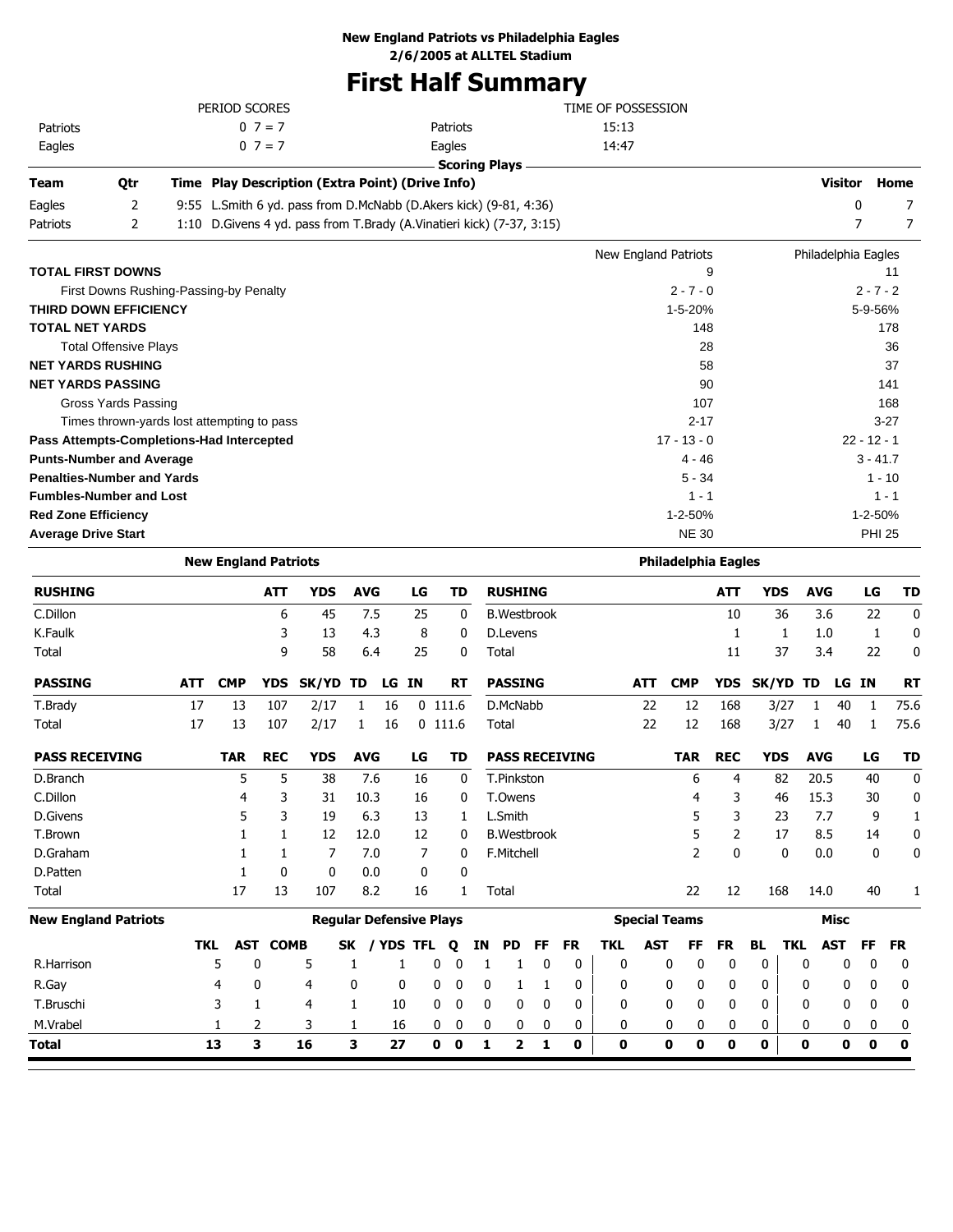# **First Half Summary**

| Philadelphia Eagles |     |            |             | <b>Regular Defensive Plays</b> |            |        |    |           |    |    |     | <b>Special Teams</b> |    |           |              |            | Misc       |    |              |
|---------------------|-----|------------|-------------|--------------------------------|------------|--------|----|-----------|----|----|-----|----------------------|----|-----------|--------------|------------|------------|----|--------------|
|                     | TKL | <b>AST</b> | <b>COMB</b> | <b>SK</b>                      | <b>YDS</b> | TFL QH | ΙN | <b>PD</b> | FF | FR | TKL | <b>AST</b>           | FF | <b>FR</b> | BL           | <b>TKL</b> | <b>AST</b> | FF | <b>FR</b>    |
| M.Lewis             | 4   |            | 4           |                                |            |        |    |           |    |    |     |                      |    |           | 0            |            |            |    | $\Omega$     |
| J.Trotter           |     |            |             |                                |            |        |    |           |    | 0  |     | 0                    |    |           | 0            |            |            |    | $\mathbf{0}$ |
| S.Brown             |     |            |             |                                |            |        |    |           |    |    |     | 0                    |    |           | 0            |            |            |    | 0            |
| D.Burgess           |     |            |             |                                | 8          |        |    |           |    |    |     | 0                    |    |           | $\mathbf{0}$ |            |            |    | $\Omega$     |
| Total               |     |            | 17          |                                | о          |        |    |           |    | 0  | 0   |                      | 0  |           | 0            |            |            |    | - 0          |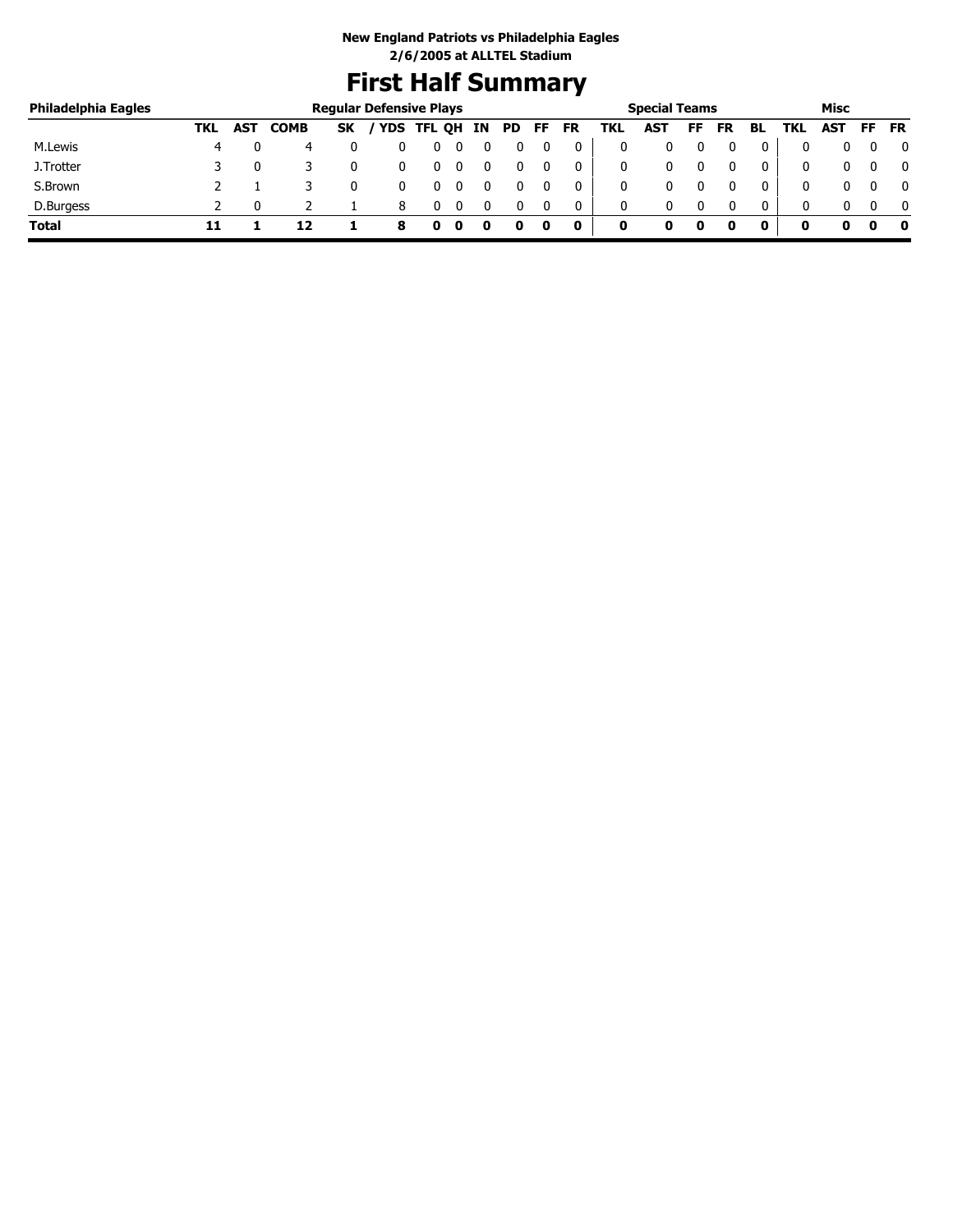# **Play By Play Play Play Play By Play First Quarter** 2/6/2005

PHI wins toss, elects to Receive, and NE elects to defend the North goal.

A.Vinatieri kicks 63 yards from NE 30 to PHI 7. R.Hood to PHI 39 for 32 yards (E.Wilson).

#### **Philadelphia Eagles at 15:00, (1st play from scrimmage 14:56)**

| 1-10-PHI 39 | $(14:56)$ (Shotgun) D.McNabb pass incomplete to T.Owens.                                                                                                                                                                                                                  |
|-------------|---------------------------------------------------------------------------------------------------------------------------------------------------------------------------------------------------------------------------------------------------------------------------|
| 2-10-PHI 39 | $(14:48)$ D.McNabb pass to T.Owens pushed ob at PHI 46 for 7 yards (R.Gay).                                                                                                                                                                                               |
| 3-3-PHI 46  | (14:15) D.McNabb sacked at PHI 35 for -11 yards (W.McGinest). FUMBLES (W.McGinest), RECOVERED by NE-T.Bruschi at PHI 34.<br>T. Bruschi to PHI 34 for no gain (T. Thomas).<br>Play Challenged by PHI and REVERSED.<br>D.McNabb sacked at PHI 36 for -10 yards (T.Bruschi). |
| 4-13-PHI 36 | (14:07) D.Johnson punts 44 yards to NE 20, Center-M.Bartrum. T.Brown to NE 28 for 8 yards (M.Labinjo).                                                                                                                                                                    |

#### **New England Patriots at 13:56**

| 1-10-NE 28 | $(13:56)$ T.Brady pass to D.Branch to NE 44 for 16 yards (L.Sheppard).               | P <sub>1</sub> |
|------------|--------------------------------------------------------------------------------------|----------------|
| 1-10-NE44  | $(13.56)$ PENALTY on NE-M. Light, False Start, 5 yards, enforced at NE 44 - No Play. |                |
| 1-15-NE 39 | $(13:08)$ C.Dillon left tackle to NE 43 for 4 yards (M.Lewis).                       |                |
| 2-11-NE43  | $(12:30)$ T.Brady pass to C.Dillon to NE 45 for 2 yards (D.Burgess).                 |                |
| 3-9-NE45   | $(11:45)$ (Shotgun) T.Brady pass incomplete to D.Patten.                             |                |
| 4-9-NE45   | (11:38) Jo. Miller punts 48 yards to PHI 7, Center-L. Paxton, out of bounds.         |                |

#### **Philadelphia Eagles at 11:31**

| 1-10-PHI 7 | $(11:31)$ B. Westbrook right tackle to PHI 5 for -2 yards (R. Seymour). |
|------------|-------------------------------------------------------------------------|
|------------|-------------------------------------------------------------------------|

- 2-12-PHI 5 (10:52) D.McNabb pass to T.Owens pushed ob at PHI 14 for 9 yards (R.Harrison).
- 3-3-PHI 14 (10:30) B.Westbrook up the middle to PHI 16 for 2 yards (T.Bruschi; M.Vrabel).
- 4-1-PHI 16 (10:02) D.Johnson punts 52 yards to NE 32, Center-M.Bartrum, fair catch by T.Brown.

#### **New England Patriots at 9:55**

| 1-10-NE32       | (9:55) C. Dillon right tackle to NE 35 for 3 yards (D. Jones).                                                        |
|-----------------|-----------------------------------------------------------------------------------------------------------------------|
| 2-7-NE 35       | $(9.55)$ PENALTY on NE-B. Gorin, False Start, 5 yards, enforced at NE 35 - No Play.                                   |
| $2-12-NE$ 30    | (9:00) T.Brady pass to D.Branch to NE 38 for 8 yards (J.Trotter).                                                     |
| $3-4-NE$ 38     | $(8.19)$ T.Brady pass to D.Givens to NE 40 for 2 yards (M.Lewis).                                                     |
| $4 - 2 - NE$ 40 | (7:42) Jo. Miller punts 44 yards to PHI 16, Center-L. Paxton. B. Westbrook to PHI 26 for 10 yards (L. Izzo, P. Pass). |

#### **Philadelphia Eagles at 7:31**

| 1-10-PHI 26                         | (7:31) (Shotgun) D.McNabb pass incomplete to T.Pinkston.                                                                                                      |                |
|-------------------------------------|---------------------------------------------------------------------------------------------------------------------------------------------------------------|----------------|
| 2-10-PHI 26                         | (7:26) D.McNabb pass to B.Westbrook to PHI 40 for 14 yards (E.Wilson).                                                                                        | P <sub>1</sub> |
| 1-10-PHI 40                         | $(6:51)$ D. Levens up the middle to PHI 41 for 1 yard $(K.Travlor)$ .                                                                                         |                |
| 2-9-PHI 41                          | $(6:07)$ D.McNabb pass incomplete to L.Smith.                                                                                                                 |                |
| 3-9-PHI 41                          | $(6:02)$ D.McNabb pass to L.Smith to 50 for 9 yards $(R.Phifer)$ .                                                                                            | P <sub>2</sub> |
| $1 - 10 - 50$                       | $(5.18)$ D.McNabb pass to B.Westbrook to NE 47 for 3 yards $(R.Gay)$ .                                                                                        |                |
| 2-7-NE47                            | (4:34) D.McNabb pass incomplete to B.Westbrook.                                                                                                               |                |
| 3-7-NE47                            | (4:27) (Shotgun) D.McNabb pass to T.Owens pushed ob at NE 17 for 30 yards (R.Harrison). Ball caught on NE45.                                                  | P <sub>3</sub> |
|                                     | PENALTY on NE-R. Colvin, Unnecessary Roughness, 9 yards, enforced at NE 17.                                                                                   | X4             |
| $1-8-NE8$                           | (3:57) D.McNabb sacked at NE 24 for -16 yards (M.Vrabel).                                                                                                     |                |
| 2-24-NE 24                          | (3:30) D.McNabb pass intended for T.Owens INTERCEPTED by A.Samuel (R.Harrison) at NE -3. A.Samuel to NE 29 for 32 yards (J.Runyan).                           |                |
|                                     | PENALTY on NE-R.Phifer, Illegal Contact, 5 yards, enforced at NE 24 - No Play.                                                                                | X5             |
| 1-10-NE 19                          | (3:14) D.McNabb pass intended for B.Westbrook INTERCEPTED by R.Harrison at NE 4. R.Harrison to NE 3 for -1 yards (J.Thomason). NE37<br>Shaken up on the play. |                |
| <b>New England Patriots at 3:06</b> |                                                                                                                                                               |                |
| $1.10$ ME 2                         | $(2.00)$ C D <sup>(11</sup> $\ldots$ 4 $\ldots$ 4 $\ldots$ 141 $\ldots$ ME 10 $\ell$ $\ldots$ 7 $\ldots$ 4 $\ldots$ (MT $\ldots$ . II TL $\ldots$ )           |                |

- 1-10-NE 3 (3:06) C.Dillon up the middle to NE 10 for 7 yards (M.Lewis, H.Thomas).
- 2-3-NE 10 (2:28) (Shotgun) T.Brady pass incomplete to D.Givens.
- 3-3-NE 10 (2:22) K.Faulk up the middle to NE 10 for no gain (C.Simon).
- 4-3-NE 10 (1:44) Jo.Miller punts 44 yards to PHI 46, Center-L.Paxton. B.Westbrook to NE 45 for 9 yards (M.Chatham).

#### **Philadelphia Eagles at 1:35**

- 1-10-NE 45 (1:35) D.McNabb pass incomplete to T.Pinkston (R.Gay).
- 2-10-NE 45 (1:28) D.McNabb sacked at NE 46 for -1 yards (R.Harrison).
- (:52) (Shotgun) D.McNabb pass to L.Smith to NE 38 for 8 yards (R.Gay). FUMBLES (R.Gay), RECOVERED by NE-E.Wilson at NE 38. E.Wilson to NE 38 for no gain (J.Mayberry). 3-11-NE 46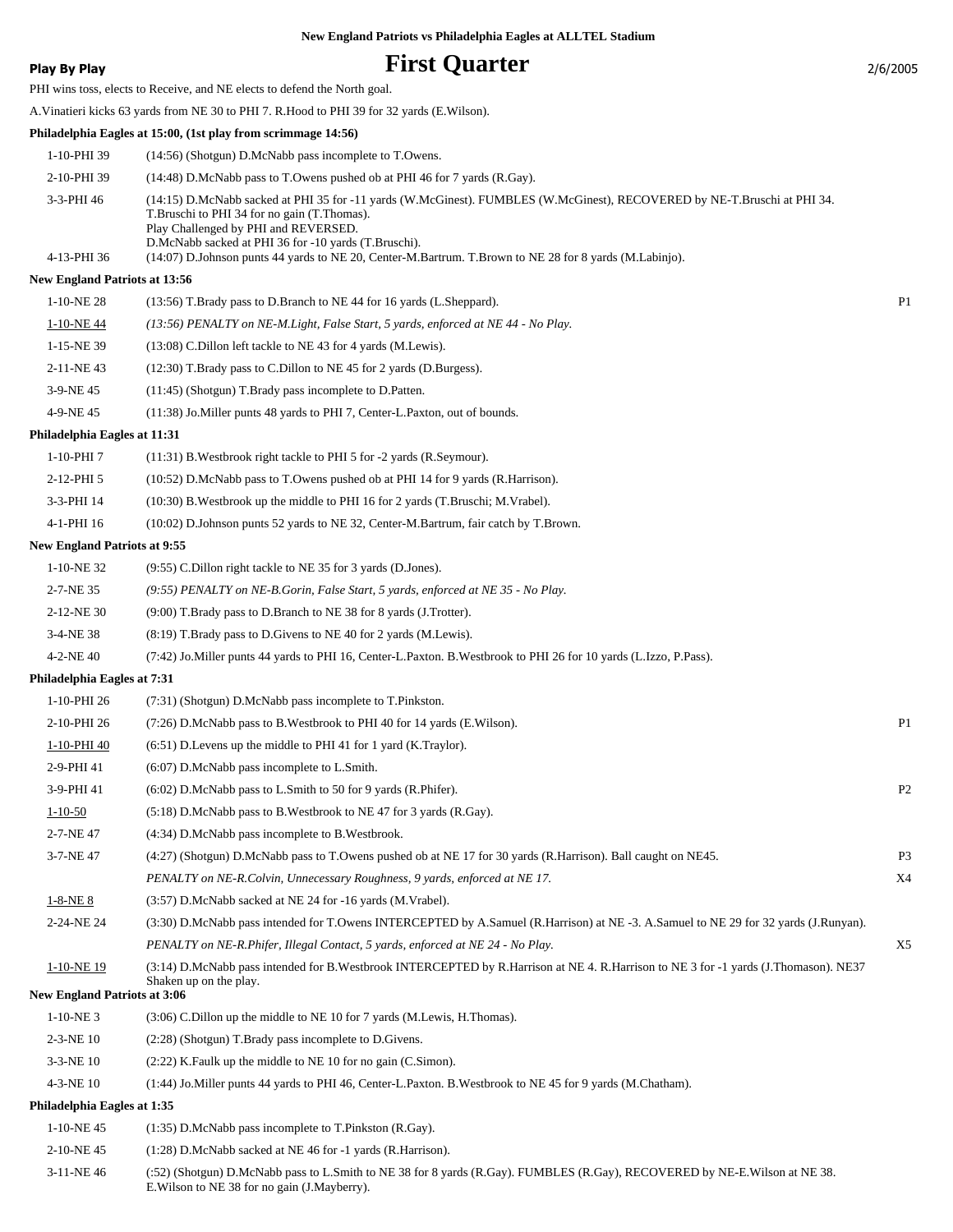### **New England Patriots at 0:42**

1-10-NE 38 (:42) T.Brady pass incomplete to D.Givens.

2-10-NE 38 (:39) C.Dillon left end to NE 41 for 3 yards (D.Walker).

| <b>END OF OUARTER</b>       |       | Time |  |  |                     | <b>Efficiencies</b> |        |
|-----------------------------|-------|------|--|--|---------------------|---------------------|--------|
|                             | Score | Poss |  |  | $R$ $P$ $X$ $T$     | 3 Down              | 4 Down |
| <b>New England Patriots</b> |       | 7:02 |  |  | $0 \quad 1 \quad 0$ | 0/3                 | 0/0    |
| Philadelphia Eagles         |       | 7:58 |  |  | $0 \t3 \t2$         | 2/5                 | 0/0    |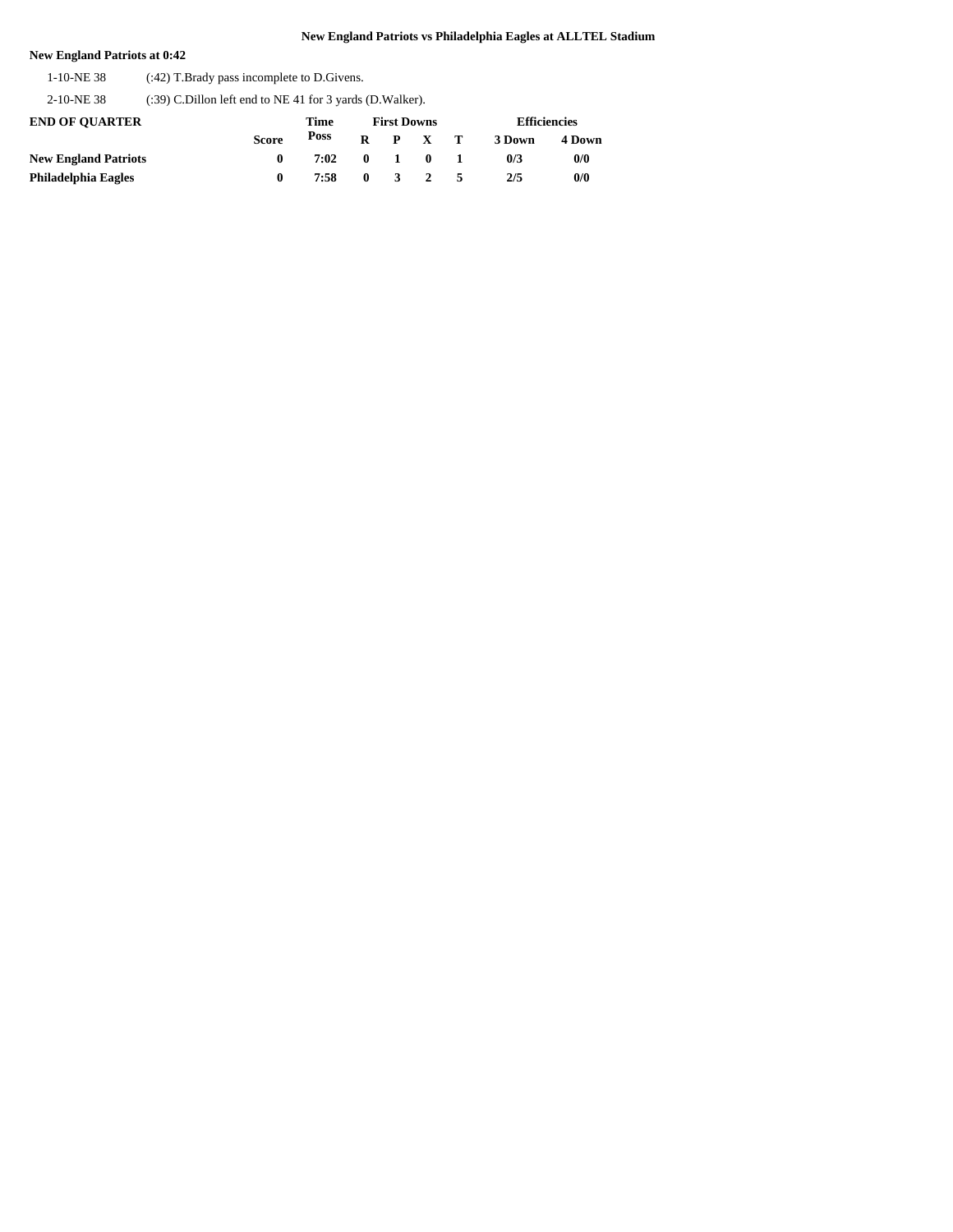# **Play By Play Play Play Second Quarter** 2/6/2005 New England Patriots continued. 3-7-NE 41 (15:00) (Shotgun) T.Brady sacked at NE 33 for -8 yards (D.Burgess). 4-15-NE 33 (14:39) Jo.Miller punts 48 yards to PHI 19, Center-L.Paxton, fair catch by L.Sheppard. **Philadelphia Eagles at 14:31** 1-10-PHI 19 (14:31) B.Westbrook up the middle to PHI 20 for 1 yard (T.Johnson). 2-9-PHI 20 (13:55) B.Westbrook right tackle to PHI 21 for 1 yard (M.Vrabel; T.Johnson). 3-8-PHI 21 (13:11) D.McNabb pass to T.Pinkston to PHI 38 for 17 yards (R.Harrison). P6 1-10-PHI 38 (12:29) B.Westbrook left end to PHI 43 for 5 yards (T.Bruschi). 2-5-PHI 43 (12:01) D.McNabb pass to T.Pinkston to NE 17 for 40 yards (R.Gay). P7 1-10-NE 17 (11:14) B.Westbrook left tackle pushed ob at NE 6 for 11 yards (H.Poteat). R8 1-6-NE 6 (10:48) B.Westbrook right tackle to NE 6 for no gain (T.Bruschi). 2-6-NE 6 (10:06) D.McNabb pass incomplete to L.Smith. *Penalty on PHI-J.Runyan, Illegal Formation, declined.* 3-6-NE 6 **(10:02) D.McNabb pass to L.Smith for 6 yards, TOUCHDOWN.** P9 D.Akers extra point is GOOD, Center-M.Bartrum, Holder-K.Detmer.  **NE 0 PHI 7, 9 plays, 81 yards, 4:36 drive, 5:05 elapsed** D.Akers kicks 65 yards from PHI 30 to NE 5. B.Johnson to NE 23 for 18 yards (Q.Mikell). *PENALTY on NE-D.Davis, Offensive Holding, 10 yards, enforced at NE 23.* **New England Patriots at 9:55, (1st play from scrimmage 9:49)** 1-10-NE 13 (9:49) T.Brady pass to C.Dillon to NE 26 for 13 yards (S.Brown). P2 1-10-NE 26 (9:04) T.Brady pass to C.Dillon to NE 42 for 16 yards (M.Ware). Key block by NE63. P3 1-10-NE 42 (8:41) K.Faulk left tackle to 50 for 8 yards (I.Reese). 2-2-50 (8:03) K.Faulk right tackle to PHI 45 for 5 yards (J.Trotter). R4 1-10-PHI 45 (7:27) T.Brady pass to D.Givens to PHI 32 for 13 yards (S.Brown). FUMBLES (S.Brown), RECOVERED by PHI-S.Brown at PHI 31. S.Brown P5 to PHI 36 for 5 yards (K.Faulk). Play Challenged by NE and REVERSED. T.Brady pass to D.Givens to PHI 32 for 13 yards (S.Brown; B.Dawkins). 1-10-PHI 32 (7:05) C.Dillon left tackle to PHI 7 for 25 yards (B.Dawkins). NE28 cutback at NE30. R6 1-7-PHI 7 (6:18) T.Brady pass to D.Branch to PHI 4 for 3 yards (R.Hood). (5:37) T.Brady sacked at PHI 10 for -6 yards (Team). FUMBLES (Team), RECOVERED by PHI-D.Walker at PHI 13. D.Walker to PHI 13 for no gain (Team). Ball knocked loose by NE33. 2-4-PHI 4 **Philadelphia Eagles at 5:28** 1-10-PHI 13 (5:28) B.Westbrook left tackle to PHI 12 for -1 yards (W.McGinest). 2-11-PHI 12 (4:44) D.McNabb pass incomplete to B.Westbrook. 3-11-PHI 12 (4:42) D.McNabb pass incomplete to F.Mitchell. 4-11-PHI 12 (4:34) D.Johnson punts 29 yards to PHI 41, Center-M.Bartrum. T.Brown to PHI 37 for 4 yards (R.Hood). **New England Patriots at 4:25** 1-10-PHI 37 (4:25) T.Brady pass to D.Graham to PHI 30 for 7 yards (J.Trotter). 2-3-PHI 30 (3:48) T.Brady pass incomplete to C.Dillon. 3-3-PHI 30 (3:42) (Shotgun) T.Brady pass to D.Branch to PHI 23 for 7 yards (M.Lewis). P7 1-10-PHI 23 (3:16) T.Brady pass to D.Branch to PHI 19 for 4 yards (M.Ware). 2-6-PHI 19 (2:35) T.Brady pass to T.Brown to PHI 7 for 12 yards (S.Brown). P8 Two-Minute Warning 1-7-PHI 7 (2:00) C.Dillon left tackle to PHI 4 for 3 yards (H.Thomas). 2-4-PHI 4 **(1:16) T.Brady pass to D.Givens for 4 yards, TOUCHDOWN.** P9 A.Vinatieri extra point is GOOD, Center-L.Paxton, Holder-Jo.Miller.  **NE 7 PHI 7, 7 plays, 37 yards, 3:15 drive, 13:50 elapsed** A.Vinatieri kicks 62 yards from NE 30 to PHI 8. J.Reed to PHI 41 for 33 yards (E.Wilson).

*PENALTY on PHI-J.Thomason, Offensive Holding, 10 yards, enforced at PHI 29. NE26 Shaken up on the play.*

#### **Philadelphia Eagles at 1:10, (1st play from scrimmage 1:03)**

1-10-PHI 19 (1:03) B.Westbrook left tackle to PHI 16 for -3 yards (W.McGinest). Timeout #1 by NE at 00:43.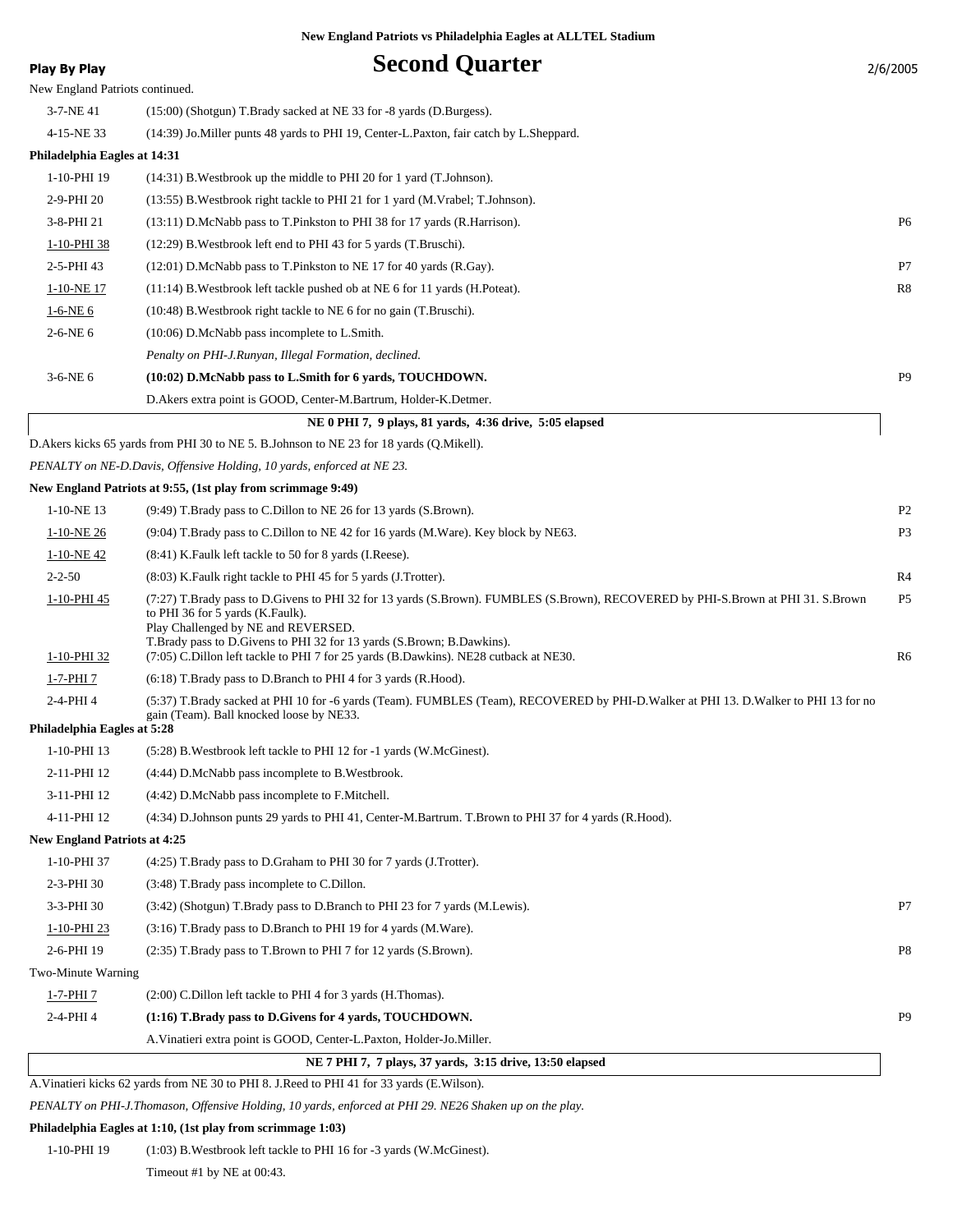| 2-13-PHI 16 | $(243)$ D.McNabb pass to T.Pinkston to PHI 26 for 10 yards $(A.Samuel)$ .  |                 |
|-------------|----------------------------------------------------------------------------|-----------------|
| 3-3-PHI 26  | $(2.17)$ D.McNabb pass to T.Pinkston to PHI 41 for 15 yards $(A.Samuel)$ . | P <sub>10</sub> |
|             | Timeout #1 by PHI at $00:10$ .                                             |                 |
| 1-10-PHI 41 | (:10) (Shotgun) D.McNabb pass incomplete to F.Mitchell.                    |                 |
|             | Timeout $#2$ by NE at 00:04.                                               |                 |
| 2-10-PHI 41 | $(0.04)$ B. Westbrook up the middle to NE 37 for 22 yards (R. Harrison).   | R11             |

**END OF QUARTER New England Patriots 7 8:11 2 6 0 8 1/2 0/0 Philadelphia Eagles 7 6:49 2 4 0 6 3/4 0/0 Score Time Poss First Downs R P X T Efficiencies 3 Down 4 Down**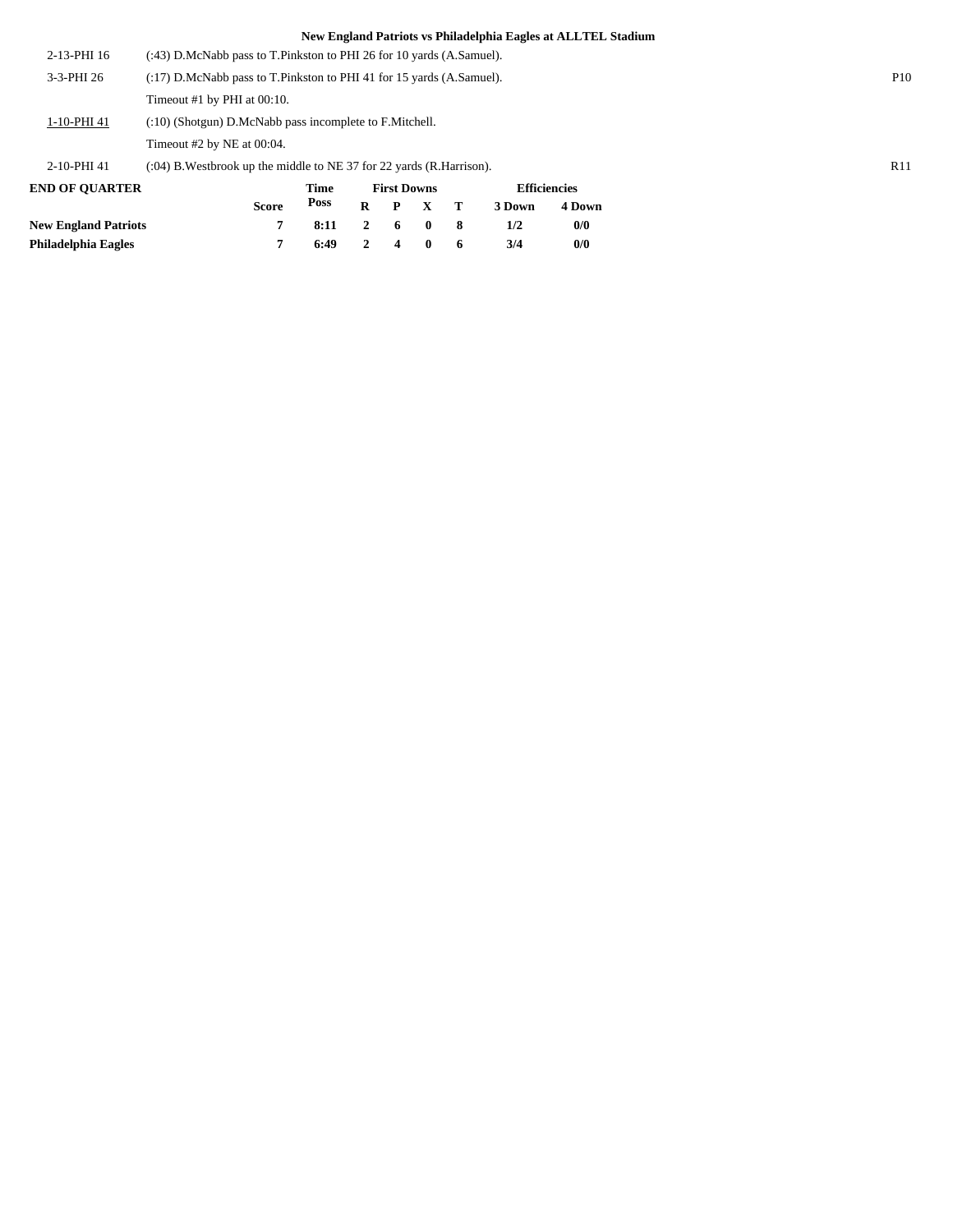| <b>Play By Play</b>                 | <b>Third Quarter</b>                                                                                                  | 2/6/2005        |
|-------------------------------------|-----------------------------------------------------------------------------------------------------------------------|-----------------|
|                                     | NE elects to Receive, and PHI elects to defend the South goal.                                                        |                 |
|                                     | D. Akers kicks 56 yards from PHI 30 to NE 14. P. Pass to NE 31 for 17 yards (M. Labinjo).                             |                 |
|                                     | New England Patriots at 15:00, (1st play from scrimmage 14:55)                                                        |                 |
| $1-10-NE$ 31                        | (14:55) T.Brady pass to D.Branch to NE 39 for 8 yards (L.Sheppard, K.Adams).                                          |                 |
| 2-2-NE 39                           | $(14:21)$ C.Dillon left tackle to NE 35 for -4 yards (J.Trotter).                                                     |                 |
| 3-6-NE 35                           | (13:40) (Shotgun) T.Brady pass to D.Branch to PHI 38 for 27 yards (M.Ware). Caught on NE47.                           | P10             |
| 1-10-PHI 38                         | (12:54) T.Brady pass incomplete to D.Branch.                                                                          |                 |
| 2-10-PHI 38                         | (12:50) T.Brady pass incomplete to D.Patten (M.Ware).                                                                 |                 |
| 3-10-PHI 38                         | (12:45) (Shotgun) T.Brady pass to D.Branch to PHI 23 for 15 yards (I.Reese).                                          | P11             |
| 1-10-PHI 23                         | $(12:01)$ C.Dillon left tackle to PHI 23 for no gain $(S.Rayburn)$ .                                                  |                 |
| 2-10-PHI 23                         | $(11:24)$ T.Brady pass to D.Branch pushed ob at PHI 2 for 21 yards (M.Ware).                                          | P <sub>12</sub> |
| $1 - 2 - PHI$ 2                     | (11:09) T.Brady pass to M.Vrabel for 2 yards, TOUCHDOWN.                                                              | P <sub>13</sub> |
|                                     | Penalty on PHI-J.Kearse, Defensive Holding, declined.                                                                 |                 |
|                                     | A. Vinatieri extra point is GOOD, Center-L. Paxton, Holder-Jo. Miller.                                                |                 |
|                                     | NE 14 PHI 7, 9 plays, 69 yards, 3:56 drive, 3:56 elapsed                                                              |                 |
|                                     | A. Vinatieri kicks 61 yards from NE 30 to PHI 9. J. Reed to PHI 35 for 26 yards (D. Reid).                            |                 |
|                                     | Philadelphia Eagles at 11:04, (1st play from scrimmage 10:59)                                                         |                 |
| 1-10-PHI 35                         | $(10:59)$ D.McNabb pass to T.Owens to PHI 45 for 10 yards (R.Gay).                                                    | P <sub>12</sub> |
| 1-10-PHI 45                         | $(10:22)$ B. Westbrook up the middle to PHI 46 for 1 yard (M. Vrabel).                                                |                 |
| 2-9-PHI 46                          | (9:42) D.McNabb sacked at PHI 40 for -6 yards (R.Seymour).                                                            |                 |
| 3-15-PHI 40                         | $(9:13)$ D.McNabb pass incomplete to T.Pinkston.                                                                      |                 |
| 4-15-PHI 40                         | (9:07) D.Johnson punts 44 yards to NE 16, Center-M.Bartrum. T.Brown to PHI 40 for 44 yards (G.Lewis).                 |                 |
|                                     | PENALTY on NE-D.Reid, Offensive Holding, 8 yards, enforced at NE 16.                                                  |                 |
| <b>New England Patriots at 8:49</b> |                                                                                                                       |                 |
| $1-10-NE_8$                         | $(8:49)$ C. Dillon up the middle to NE 14 for 6 yards (K. Adams).                                                     |                 |
| 2-4-NE 14                           | (8:10) T.Brady pass incomplete to D.Patten (M.Lewis).                                                                 |                 |
| 3-4-NE 14                           | (8:05) (Shotgun) T.Brady pass incomplete to D.Patten.                                                                 |                 |
| 4-4-NE 14                           | (8:00) Jo. Miller punts 48 yards to PHI 38, Center-L. Paxton. B. Westbrook MUFFS catch, ball out of bounds at PHI 36. |                 |
|                                     | PENALTY on PHI-S.Brown, Offensive Holding, 10 yards, enforced at PHI 36.                                              |                 |
| Philadelphia Eagles at 7:52         |                                                                                                                       |                 |
| 1-10-PHI 26                         | $(7:52)$ D.McNabb pass to B.Westbrook pushed ob at PHI 41 for 15 yards (R.Gay).                                       | P <sub>13</sub> |
| 1-10-PHI 41                         | (7:26) D.McNabb pass to T.Owens pushed ob at PHI 49 for 8 yards (A.Samuel).                                           |                 |
| 2-2-PHI 49                          | $(7:14)$ B. Westbrook to NE 44 for 7 yards $(R.Gay)$ .                                                                | R14             |
| 1-10-NE 44                          | $(6:36)$ D.McNabb pass to G.Lewis pushed ob at NE 32 for 12 yards (R.Gay).                                            | P <sub>15</sub> |
| $1-10-NE$ 32                        | $(6:12)$ D.McNabb pass to T.Owens to NE 25 for 7 yards (R.Harrison).                                                  |                 |
| 2-3-NE 25                           | (5:37) B. Westbrook left tackle to NE 21 for 4 yards (T. Bruschi).                                                    | R <sub>16</sub> |
| $1-10-NE21$                         | (4:59) D.McNabb pass incomplete to T.Owens (R.Seymour).                                                               |                 |
| 2-10-NE 21                          | $(4:54)$ D.McNabb pass to G.Lewis pushed ob at NE 14 for 7 yards (R.Gay).                                             |                 |
| 3-3-NE 14                           | $(4:24)$ (Shotgun) D.McNabb pass to B.Westbrook to NE 10 for 4 yards (R.Gay).                                         | P17             |
| $1-10-NE$ 10                        | (3:39) D.McNabb pass to B.Westbrook for 10 yards, TOUCHDOWN. PE87 left game w/ cramps.                                | P18             |
|                                     | D. Akers extra point is GOOD, Center-M. Bartrum, Holder-K. Detmer.                                                    |                 |
|                                     | NE 14 PHI 14, 10 plays, 74 yards, 4:17 drive, 11:25 elapsed                                                           |                 |
|                                     | D. Akers kicks 62 yards from PHI 30 to NE 8. B. Johnson to NE 34 for 26 yards (G. Lewis).                             |                 |

### **New England Patriots at 3:35**

| $1-10-NE$ 34 | $(3.35)$ (Shotgun) PENALTY on NE-T.Brown, False Start, 5 yards, enforced at NE 34 - No Play. |                 |
|--------------|----------------------------------------------------------------------------------------------|-----------------|
| 1-15-NE 29   | (3:28) (Shotgun) T.Brady pass to T.Brown to NE 34 for 5 yards (B.Dawkins).                   |                 |
| 2-10-NE 34   | (2.53) (Shotgun) T.Brady pass to K.Faulk to NE 47 for 13 yards (L.Sheppard; H.Thomas).       | P <sub>14</sub> |
| 1-10-NE47    | $(2:14)$ C.Dillon left tackle to 50 for 3 yards $(S.Rayburn)$ .                              |                 |
| $2 - 7 - 50$ | $(1:33)$ T.Brady pass to D.Branch pushed ob at PHI 45 for 5 yards (K.Adams).                 |                 |
|              | Timeout #1 by PHI at $01:08$ .                                                               |                 |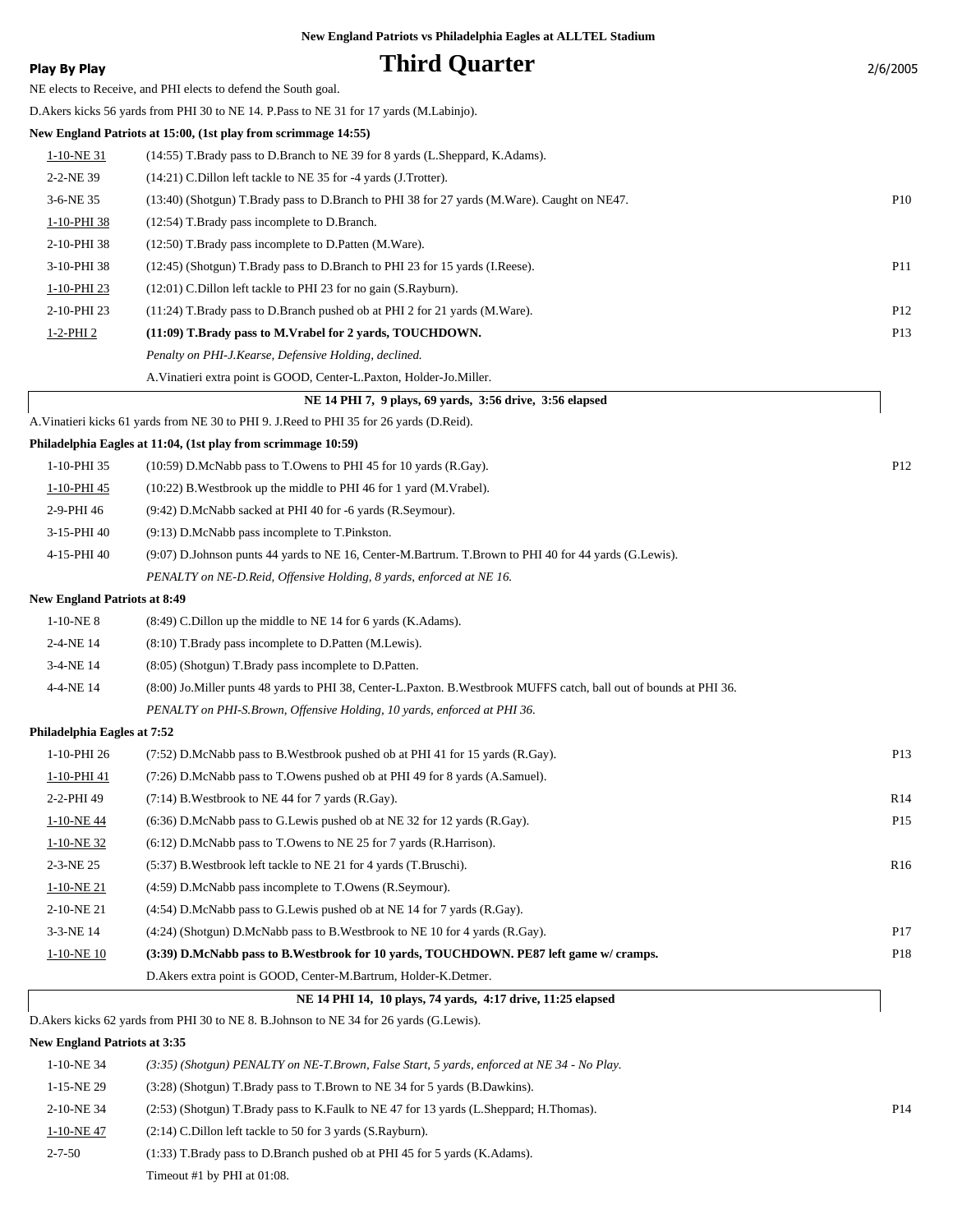3-2-PHI 45 (1:08) C.Dillon left end to PHI 36 for 9 yards (K.Adams). R15

1-10-PHI 36 (:44) K.Faulk right end to PHI 28 for 8 yards (D.Burgess).

| <b>END OF OUARTER</b>       |              | <b>First Downs</b> |                     |                 | <b>Efficiencies</b> |        |        |
|-----------------------------|--------------|--------------------|---------------------|-----------------|---------------------|--------|--------|
|                             | <b>Score</b> | Poss               |                     | $R$ $P$ $X$ $T$ |                     | 3 Down | 4 Down |
| <b>New England Patriots</b> | 14           | 8:28               | $1 \quad 5 \quad 0$ |                 | -6                  | 3/4    | 0/0    |
| Philadelphia Eagles         | 14           | $6:32 \t 2 \t 5$   |                     | $\mathbf{0}$    |                     | 1/2    | 0/0    |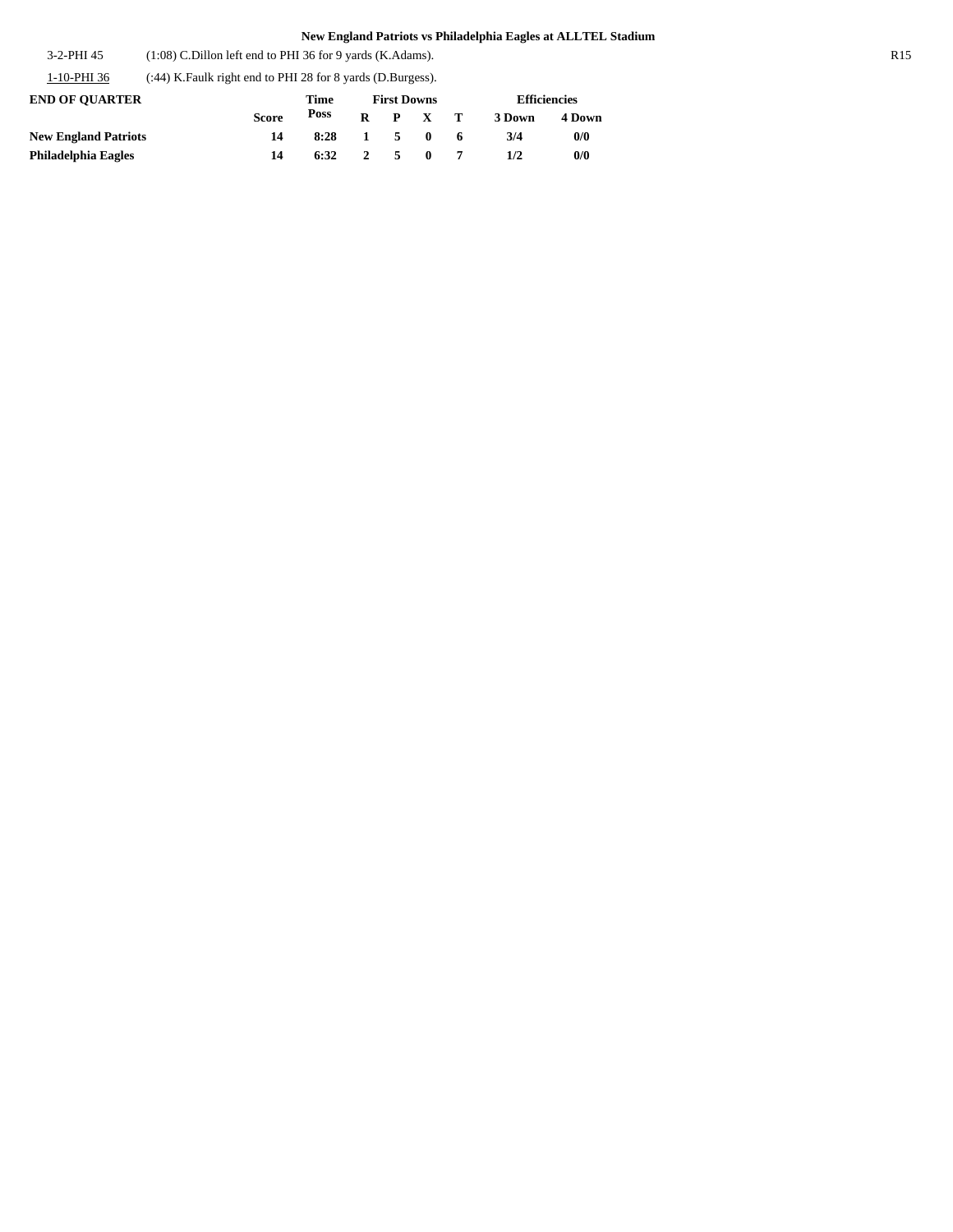| <b>Play By Play</b>                  | <b>Fourth Quarter</b>                                                                                                                             | 2/6/2005        |
|--------------------------------------|---------------------------------------------------------------------------------------------------------------------------------------------------|-----------------|
| New England Patriots continued.      |                                                                                                                                                   |                 |
| 2-2-PHI 28                           | (15:00) K. Faulk up the middle to PHI 16 for 12 yards (B. Dawkins).                                                                               | R <sub>16</sub> |
| 1-10-PHI 16                          | (14:19) (Shotgun) T.Brady pass to K.Faulk to PHI 2 for 14 yards (M.Simoneau).                                                                     | P <sub>17</sub> |
| 1-2-PHI 2                            | (13:49) C.Dillon left tackle for 2 yards, TOUCHDOWN.                                                                                              | R <sub>18</sub> |
|                                      | A. Vinatieri extra point is GOOD, Center-L. Paxton, Holder-Jo. Miller.                                                                            |                 |
|                                      | NE 21 PHI 14, 9 plays, 66 yards, 4:51 drive, 1:16 elapsed                                                                                         |                 |
|                                      | A. Vinatieri kicks 64 yards from NE 30 to PHI 6. J. Reed to PHI 22 for 16 yards (M. Chatham).                                                     |                 |
|                                      | Philadelphia Eagles at 13:44, (1st play from scrimmage 13:38)                                                                                     |                 |
| 1-10-PHI 22                          | (13:38) D.McNabb pass incomplete to D.Levens.                                                                                                     |                 |
| 2-10-PHI 22                          | $(13:32)$ B. Westbrook left end to PHI 16 for -6 yards $(R.Colvin)$ .                                                                             |                 |
| 3-16-PHI 16                          | (12:47) D.McNabb pass incomplete to G.Lewis.                                                                                                      |                 |
| 4-16-PHI 16                          | (12:40) D.Johnson punts 45 yards to NE 39, Center-M.Bartrum. B.Johnson to PHI 47 for 14 yards (J.Reed).                                           |                 |
| <b>New England Patriots at 12:29</b> |                                                                                                                                                   |                 |
| 1-10-PHI 47                          | $(12:29)$ C.Dillon up the middle to 50 for -3 yards (D.Walker).                                                                                   |                 |
| $2 - 13 - 50$                        | $(11:53)$ T.Brady pass to D.Branch to PHI 31 for 19 yards (R.Hood).                                                                               | P <sub>19</sub> |
|                                      | PENALTY on PHI-C.Simon, Roughing the Passer, 15 yards, enforced at PHI 31.                                                                        | X20             |
| 1-10-PHI 16                          | (11:24) C.Dillon right tackle to PHI 9 for 7 yards (S.Brown).                                                                                     |                 |
| 2-3-PHI9                             | (10:41) C.Dillon right tackle pushed ob at PHI 4 for 5 yards (B.Dawkins).                                                                         | R21             |
| 1-4-PHI 4                            | (10:12) P.Pass left tackle to PHI 4 for no gain (M.Simoneau).                                                                                     |                 |
| 2-4-PHI 4                            | (9:24) T.Brady pass incomplete to D.Givens (M.Lewis).                                                                                             |                 |
| 3-4-PHI 4                            | $(9:21)$ C. Dillon up the middle to PHI 4 for no gain (D. Burgess; M. Lewis).                                                                     |                 |
| 4-4-PHI 4                            | (8:43) A.Vinatieri 22 yard field goal is GOOD, Center-L.Paxton, Holder-Jo.Miller.                                                                 |                 |
|                                      | NE 24 PHI 14, 8 plays, 43 yards, 1 penalty, 3:49 drive, 6:20 elapsed                                                                              |                 |
|                                      | A. Vinatieri kicks 63 yards from NE 30 to PHI 7. J. Reed to PHI 26 for 19 yards (R. Abdullah).                                                    |                 |
|                                      | Philadelphia Eagles at 8:40, (1st play from scrimmage 8:35)                                                                                       |                 |
| 1-10-PHI 26                          | (8:35) B. Westbrook right tackle to PHI 28 for 2 yards (T. Warren).                                                                               |                 |
| 2-8-PHI 28                           | (7:59) D.McNabb pass to T.Owens pushed ob at NE 36 for 36 yards (D.Reid).                                                                         | P <sub>19</sub> |
| 1-10-NE 36                           | (7:27) D.McNabb pass intended for L.Smith INTERCEPTED by T.Bruschi at NE 24. T.Bruschi to NE 24 for no gain (T.Owens).                            |                 |
| <b>New England Patriots at 7:20</b>  |                                                                                                                                                   |                 |
| 1-10-NE 24                           | (7:20) C.Dillon left tackle to NE 27 for 3 yards (K.Adams).                                                                                       |                 |
| 2-7-NE 27                            | $(6:37)$ C.Dillon up the middle to NE 29 for 2 yards (J.Kearse).                                                                                  |                 |
| 3-5-NE 29                            | (5:53) (Shotgun) T.Brady pass incomplete to D.Givens.                                                                                             |                 |
| 4-5-NE 29                            | (5:48) Jo. Miller punts 50 yards to PHI 21, Center-L. Paxton, fair catch by L. Sheppard.                                                          |                 |
| Philadelphia Eagles at 5:40          |                                                                                                                                                   |                 |
| 1-10-PHI 21                          | (5:40) D.McNabb pass to L.Smith to PHI 25 for 4 yards (R.Harrison).                                                                               |                 |
| 2-6-PHI 25                           | $(5:10)$ D.McNabb pass incomplete to G.Lewis.<br>Play Challenged by PHI and REVERSED.<br>D.McNabb pass to G.Lewis to PHI 29 for 4 yards (D.Reid). |                 |
| 3-2-PHI 29                           | (4:52) D.McNabb pass to T.Owens to PHI 34 for 5 yards (T.Johnson).                                                                                | P <sub>20</sub> |
| <u>1-10-PHI 34</u>                   | $(4:19)$ D.McNabb pass to J.Parry to PHI 36 for 2 yards (R.Phifer).                                                                               |                 |
| 2-8-PHI 36                           | (3:45) D.McNabb pass incomplete to F.Mitchell.                                                                                                    |                 |
| 3-8-PHI 36                           | (3:42) D.McNabb pass to T.Owens to PHI 46 for 10 yards (A.Samuel).                                                                                | P <sub>21</sub> |
| 1-10-PHI 46                          | (3:36) D.McNabb pass incomplete to T.Owens.                                                                                                       |                 |
| 2-10-PHI 46                          | $(3:28)$ D.McNabb up the middle to PHI 46 for no gain (T.Bruschi).                                                                                |                 |
| 3-10-PHI 46                          | (2:55) D.McNabb pass to F.Mitchell to NE 43 for 11 yards (T.Bruschi).                                                                             | P <sub>22</sub> |
| 1-10-NE43                            | (2:20) D.McNabb pass incomplete to B.Westbrook.                                                                                                   |                 |
| 2-10-NE43                            | $(2.14)$ (Shotgun) D.McNabb pass to B.Westbrook to NE 30 for 13 yards (R.Gay).                                                                    | P <sub>23</sub> |
| Two-Minute Warning                   |                                                                                                                                                   |                 |
| 1-10-NE 30                           | (2:00) D.McNabb pass incomplete to T.Owens (R.Seymour).                                                                                           |                 |
| 2-10-NE 30                           | (1:55) (Shotgun) D.McNabb pass to G.Lewis for 30 yards, TOUCHDOWN.                                                                                | P <sub>24</sub> |
|                                      | D. Akers extra point is GOOD, Center-M. Bartrum, Holder-K. Detmer.                                                                                |                 |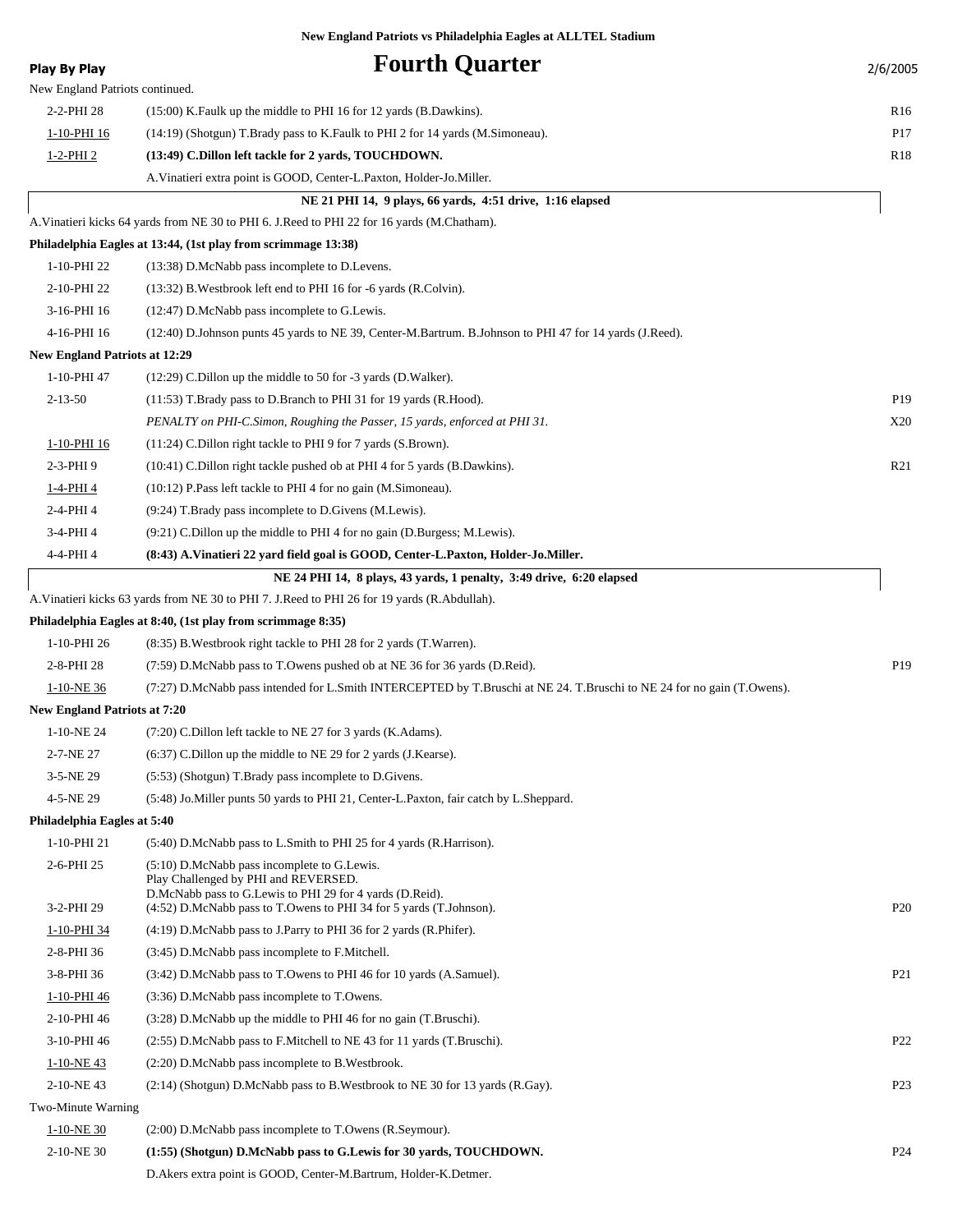# **NE 24 PHI 21, 13 plays, 79 yards, 3:52 drive, 13:12 elapsed**

D.Akers kicks onside 13 yards from PHI 30 to PHI 43. C.Fauria (didn't try to advance) to PHI 41 for 2 yards. No kickoff return for Fauria.

Timeout #1 by NE at 01:47.

#### **New England Patriots at 1:48, (1st play from scrimmage 1:47)**

| 1-10-PHI 41 | (1:47) K. Faulk left tackle to PHI 39 for 2 yards (D. Jones).               |
|-------------|-----------------------------------------------------------------------------|
|             | Timeout #2 by PHI at $01:43$ .                                              |
| 2-8-PHI 39  | (1:43) K. Faulk up the middle to PHI 36 for 3 yards (M. Lewis).             |
|             | Timeout $#3$ by PHI at $01:39$ .                                            |
| 3-5-PHI 36  | (1:39) K. Faulk up the middle to PHI 36 for no gain (J. Kearse; D. Walker). |
|             | Timeout $#2$ by NE at 00:55.                                                |

4-5-PHI 36 (:55) Jo.Miller punts 32 yards to PHI 4, Center-L.Paxton, downed by NE-D.Reid.

#### **Philadelphia Eagles at 0:46**

1-10-PHI 4 (:46) D.McNabb pass to B.Westbrook to PHI 5 for 1 yard (R.Phifer).

2-9-PHI 5 (:22) D.McNabb pass incomplete to T.Owens.

3-9-PHI 5 (:17) (Shotgun) D.McNabb pass intended for L.Smith INTERCEPTED by R.Harrison at PHI 28. R.Harrison to PHI 22 for 6 yards (F.Mitchell).

### **New England Patriots at 0:09**

1-10-PHI 22 (:09) T.Brady to PHI 23 for -1 yards.

| <b>END OF OUARTER</b>       |              | Time |              | <b>First Downs</b> |    | <b>Efficiencies</b> |        |  |
|-----------------------------|--------------|------|--------------|--------------------|----|---------------------|--------|--|
|                             | <b>Score</b> | Poss |              | $R$ $P$ $X$ $T$    |    | 3 Down              | 4 Down |  |
| <b>New England Patriots</b> | 24           | 7:56 |              | 3 2 1 6            |    | 0/3                 | 0/0    |  |
| Philadelphia Eagles         | 21           | 7:04 | $\mathbf{0}$ | 60                 | -6 | 3/5                 | 0/0    |  |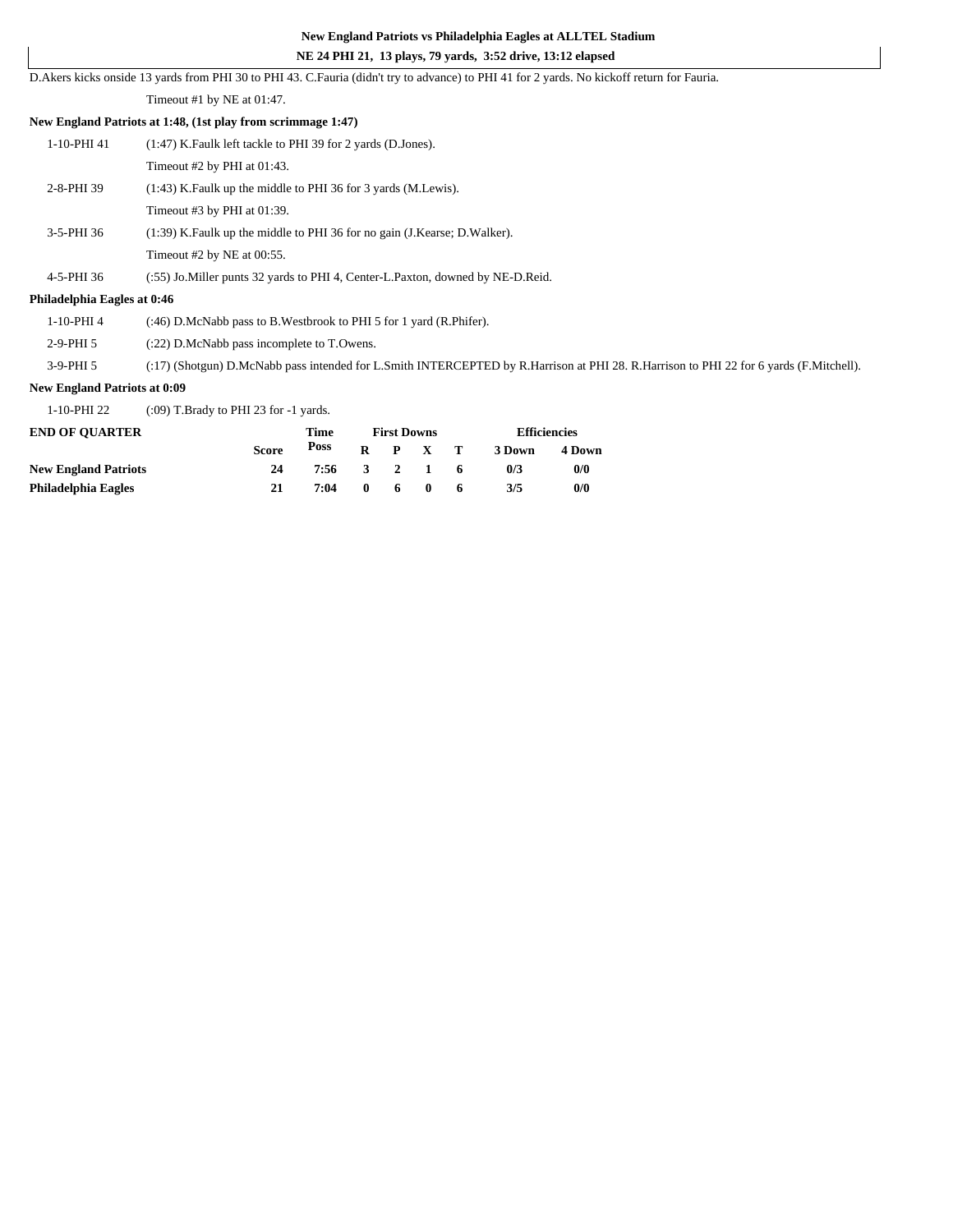# **Miscellaneous Statistics Report**

**New England Patriots vs Philadelphia Eagles**

**2/6/2005 at ALLTEL Stadium**

## **Ten Longest Plays for New England Patriots**

| Yards | <b>Otr</b> | <b>Play Start</b> | <b>Play Description</b>                                                                                                                                                                                                                                                                |
|-------|------------|-------------------|----------------------------------------------------------------------------------------------------------------------------------------------------------------------------------------------------------------------------------------------------------------------------------------|
| 34    |            | 4 2-13-50         | (11:53) T.Brady pass to D.Branch to PHI 31 for 19 yards (R.Hood).<br>PENALTY on PHI-C.Simon, Roughing the Passer, 15 yards, enforced at PHI 31.                                                                                                                                        |
| 27    |            | 3 3-6-NE 35       | (13:40) (Shotgun) T.Brady pass to D.Branch to PHI 38 for 27 yards (M.Ware). Caught on NE47.                                                                                                                                                                                            |
| 25    |            | 2 1-10-PHI 32     | (7:05) C.Dillon left tackle to PHI 7 for 25 yards (B.Dawkins). NE28 cutback at NE30.                                                                                                                                                                                                   |
| 21    |            | 3 2-10-PHI 23     | (11:24) T.Brady pass to D.Branch pushed ob at PHI 2 for 21 yards (M.Ware).                                                                                                                                                                                                             |
| 16    |            | 1 1-10-NE 28      | (13:56) T.Brady pass to D.Branch to NE 44 for 16 yards (L.Sheppard).                                                                                                                                                                                                                   |
| 16    |            | 2 1-10-NE 26      | (9:04) T.Brady pass to C.Dillon to NE 42 for 16 yards (M.Ware). Key block by NE63.                                                                                                                                                                                                     |
| 15    |            | 3 3-10-PHI 38     | (12:45) (Shotgun) T.Brady pass to D.Branch to PHI 23 for 15 yards (I.Reese).                                                                                                                                                                                                           |
| 14    |            | 4 1-10-PHI 16     | (14:19) (Shotgun) T.Brady pass to K.Faulk to PHI 2 for 14 yards (M.Simoneau).                                                                                                                                                                                                          |
| 13    |            | 2 1-10-NE 13      | (9:49) T.Brady pass to C.Dillon to NE 26 for 13 yards (S.Brown).                                                                                                                                                                                                                       |
| 13    |            | 2 1-10-PHI 45     | (7:27) T.Brady pass to D.Givens to PHI 32 for 13 yards (S.Brown). FUMBLES (S.Brown), RECOVERED by PHI-S.Brown at PHI<br>31. S. Brown to PHI 36 for 5 yards (K. Faulk).<br>Play Challenged by NE and REVERSED.<br>T.Brady pass to D.Givens to PHI 32 for 13 yards (S.Brown; B.Dawkins). |

**Ten Longest Plays for Philadelphia Eagles**

### **Yards Qtr Play Start Play Description**

| rarus | <b>VUT PIAY SLATL</b> | <b>PIDY DESCRIPTION</b>                                                                                      |
|-------|-----------------------|--------------------------------------------------------------------------------------------------------------|
| 40    | 2 2-5-PHI 43          | (12:01) D.McNabb pass to T.Pinkston to NE 17 for 40 yards (R.Gay).                                           |
| 39    | 3-7-NE 47             | (4:27) (Shotgun) D.McNabb pass to T.Owens pushed ob at NE 17 for 30 yards (R.Harrison). Ball caught on NE45. |
| 36    | 4 2-8-PHI 28          | (7:59) D.McNabb pass to T.Owens pushed ob at NE 36 for 36 yards (D.Reid).                                    |
| 30    | 4 2-10-NE 30          | (1:55) (Shotgun) D.McNabb pass to G.Lewis for 30 yards, TOUCHDOWN.                                           |
| 22    | 2 2-10-PHI 41         | (:04) B. Westbrook up the middle to NE 37 for 22 yards (R. Harrison).                                        |
| 17    | 2 3-8-PHI 21          | (13:11) D.McNabb pass to T.Pinkston to PHI 38 for 17 yards (R.Harrison).                                     |
| 15    | 2 3-3-PHI 26          | (:17) D.McNabb pass to T.Pinkston to PHI 41 for 15 yards (A.Samuel).                                         |
| 15    | 3 1-10-PHI 26         | (7:52) D.McNabb pass to B.Westbrook pushed ob at PHI 41 for 15 yards (R.Gay).                                |
| 14    | 2-10-PHI 26           | (7:26) D.McNabb pass to B.Westbrook to PHI 40 for 14 yards (E.Wilson).                                       |
| 13    | 4 2-10-NE43           | (2:14) (Shotgun) D.McNabb pass to B.Westbrook to NE 30 for 13 yards (R.Gay).                                 |
|       |                       |                                                                                                              |

| <b>Touchdown Scoring Information</b> |                    |                                   |    |            |                        |              | <b>Offense</b>           |              | <b>Defense</b>   | <b>Special Teams</b> |              |              |             |              |      |               |
|--------------------------------------|--------------------|-----------------------------------|----|------------|------------------------|--------------|--------------------------|--------------|------------------|----------------------|--------------|--------------|-------------|--------------|------|---------------|
| <b>VISITOR</b>                       |                    | New England Patriots              |    |            |                        |              | 3                        |              | 0                |                      | 0            |              |             |              |      |               |
| Philadelphia Eagles<br><b>HOME</b>   |                    |                                   |    |            |                        | 3            |                          | 0            |                  | 0                    |              |              |             |              |      |               |
|                                      |                    | <b>Player Scoring Information</b> |    |            |                        |              |                          |              |                  |                      |              |              |             |              |      |               |
|                                      | Club Player        |                                   | TD | Rush<br>TD | <b>Rec KO TD</b><br>TD |              | <b>Punt Int TD</b><br>TD |              | <b>Fum</b><br>TD | Misc<br>TD           | FG           | <b>XP</b>    | 2Pt<br>Rush | 2Pt<br>Rec   | Sfty | <b>Points</b> |
| <b>NE</b>                            | C.Dillon           |                                   | 0  |            | 0                      | 0            | 0                        | 0            | 0                | 0                    | 0            | 0            | 0           | 0            | 0    | 6             |
| <b>NE</b>                            | D.Givens           |                                   | 0  | 0          |                        | 0            | $\mathbf{0}$             | 0            | 0                | 0                    | 0            | 0            | 0           | 0            | 0    | 6             |
| <b>NE</b>                            | M.Vrabel           |                                   | 0  | 0          |                        | 0            | $\mathbf{0}$             | 0            | 0                | 0                    | 0            | 0            | 0           | 0            | 0    | 6             |
| <b>NE</b>                            | A.Vinatieri        |                                   | 0  | 0          | $\mathbf{0}$           | 0            | $\mathbf{0}$             | $\mathbf{0}$ | 0                | 0                    |              | 3            | 0           | $\mathbf{0}$ | 0    | 6             |
| PHI                                  | <b>B.Westbrook</b> |                                   | 0  | 0          |                        | $\mathbf{0}$ | $\mathbf{0}$             | $\mathbf{0}$ | 0                | 0                    | $\mathbf{0}$ | $\mathbf{0}$ | 0           | 0            | 0    | 6             |
| PHI                                  | G.Lewis            |                                   | 0  | 0          |                        | 0            | $\mathbf{0}$             | $\mathbf{0}$ | 0                | 0                    | $\mathbf{0}$ | $\mathbf{0}$ | 0           | $\mathbf{0}$ | 0    | 6             |
| PHI                                  | L.Smith            |                                   | 0  | 0          |                        | 0            | 0                        | 0            | 0                | 0                    | 0            | 0            | 0           | 0            | 0    | 6             |

PHI D.Akers 0 0 0 0 0 0 0 0 0 3 0 0 0 3

| <b>Possession Detail</b>    | <b>First Half</b> |      | <b>Second Half</b> |       | Game           |       |  |
|-----------------------------|-------------------|------|--------------------|-------|----------------|-------|--|
|                             | <b>Visitor</b>    | Home | <b>Visitor</b>     | Home  | <b>Visitor</b> | Home  |  |
| Largest Lead                | 0                 |      | 10                 | 0     | 10             |       |  |
| Drives Leading              | 0                 |      | 5                  | 0     |                |       |  |
| Time of Possession Leading  | 0:00              | 1:03 | 7:37               | 0:00  | 7:37           | 1:03  |  |
| Largest Deficit             | $-7$              | 0    | 0                  | $-10$ | $-7$           | -10   |  |
| Drives Trailing             | 2                 | 0    | 0                  | 6     |                | 6     |  |
| Time of Possession Trailing | 7:42              | 0:00 | 0:00               | 13:36 | 7:42           | 13:36 |  |
| Times Score Tied Up         |                   |      |                    |       |                |       |  |
| Lead Changes                |                   |      |                    |       |                |       |  |